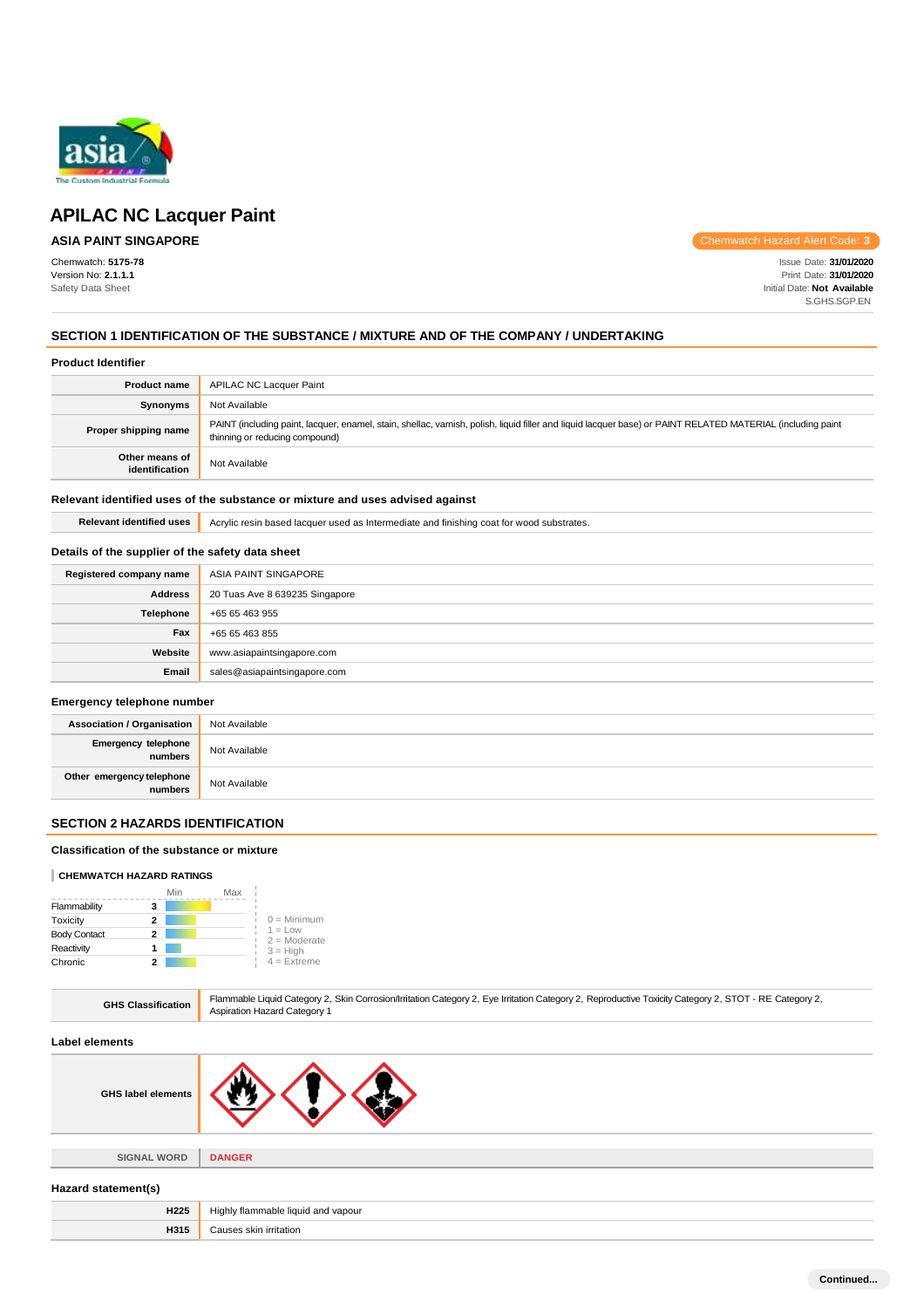| H319        | Causes serious eye irritation                                     |
|-------------|-------------------------------------------------------------------|
| <b>H361</b> | Suspected of damaging fertility or the unborn child               |
| H373        | May cause damage to organs through prolonged or repeated exposure |
| <b>H304</b> | May be fatal if swallowed and enters airways                      |

#### **Precautionary statement(s) Prevention**

| P201 | Obtain special instructions before use.                                                        |
|------|------------------------------------------------------------------------------------------------|
| P210 | Keep away from heat, hot surfaces, sparks, open flames and other ignition sources. No smoking. |
| P233 | Keep container tightly closed.                                                                 |
| P260 | Do not breathe dust/fume/gas/mist/vapours/spray.                                               |
| P280 | Wear protective gloves/protective clothing/eye protection/face protection.                     |
| P240 | Ground/bond container and receiving equipment.                                                 |
| P241 | Use explosion-proof electrical/ventilating/lighting/intrinsically safe equipment.              |
| P242 | Use only non-sparking tools.                                                                   |
| P243 | Take precautionary measures against static discharge.                                          |

### **Precautionary statement(s) Response**

| P301+P310      | IF SWALLOWED: Immediately call a POISON CENTER/doctor/physician/first aider                                                      |
|----------------|----------------------------------------------------------------------------------------------------------------------------------|
| P308+P313      | IF exposed or concerned: Get medical advice/attention.                                                                           |
| P331           | Do NOT induce vomiting.                                                                                                          |
| P370+P378      | In case of fire: Use alcohol resistant foam or normal protein foam for extinction.                                               |
| P305+P351+P338 | IF IN EYES: Rinse cautiously with water for several minutes. Remove contact lenses, if present and easy to do. Continue rinsing. |
| P314           | Get medical advice/attention if you feel unwell.                                                                                 |
| P337+P313      | If eye irritation persists: Get medical advice/attention.                                                                        |
| P302+P352      | IF ON SKIN: Wash with plenty of water and soap                                                                                   |
| P303+P361+P353 | IF ON SKIN (or hair): Take off immediately all contaminated clothing. Rinse skin with water/shower.                              |
| P332+P313      | If skin irritation occurs: Get medical advice/attention.                                                                         |
| P362+P364      | Take off contaminated clothing and wash it before reuse.                                                                         |

#### **Precautionary statement(s) Storage**

| P403+P235 | <b>Store</b><br>n a well-ventilated place. Keep cool. |
|-----------|-------------------------------------------------------|
| P405      | $C$ toro<br>cked up.                                  |

#### **Precautionary statement(s) Disposal**

**P501** Dispose of contents/container to authorised chemical landfill or if organic to high temperature incineration

### **SECTION 3 COMPOSITION / INFORMATION ON INGREDIENTS**

#### **Substances**

See section below for composition of Mixtures

#### **Mixtures**

| <b>CAS No</b> | %[weight] | Name                            |  |
|---------------|-----------|---------------------------------|--|
| 123-86-4      | < 10      | n-butyl acetate                 |  |
| 108-88-3      | <10       | toluene                         |  |
| 141-78-6      | $<$ 5     | ethyl acetate                   |  |
| 111-76-2      | <5        | ethylene glycol monobutyl ether |  |
| 71-36-3       | $<$ 5     | n-butanol                       |  |
| 78-93-3       | $<$ 5     | methyl ethyl ketone             |  |
| 84-74-2       | -≺1       | dibutyl phthalate               |  |

### **SECTION 4 FIRST AID MEASURES**

### **Description of first aid measures**

| <b>Eye Contact</b>  | If this product comes in contact with the eyes:<br>Wash out immediately with fresh running water.<br>Ensure complete irrigation of the eye by keeping eyelids apart and away from eye and moving the eyelids by occasionally lifting the upper and lower lids.<br>Seek medical attention without delay; if pain persists or recurs seek medical attention.<br>Removal of contact lenses after an eye injury should only be undertaken by skilled personnel. |
|---------------------|-------------------------------------------------------------------------------------------------------------------------------------------------------------------------------------------------------------------------------------------------------------------------------------------------------------------------------------------------------------------------------------------------------------------------------------------------------------|
| <b>Skin Contact</b> | If skin contact occurs:<br>Immediately remove all contaminated clothing, including footwear.<br>Flush skin and hair with running water (and soap if available).                                                                                                                                                                                                                                                                                             |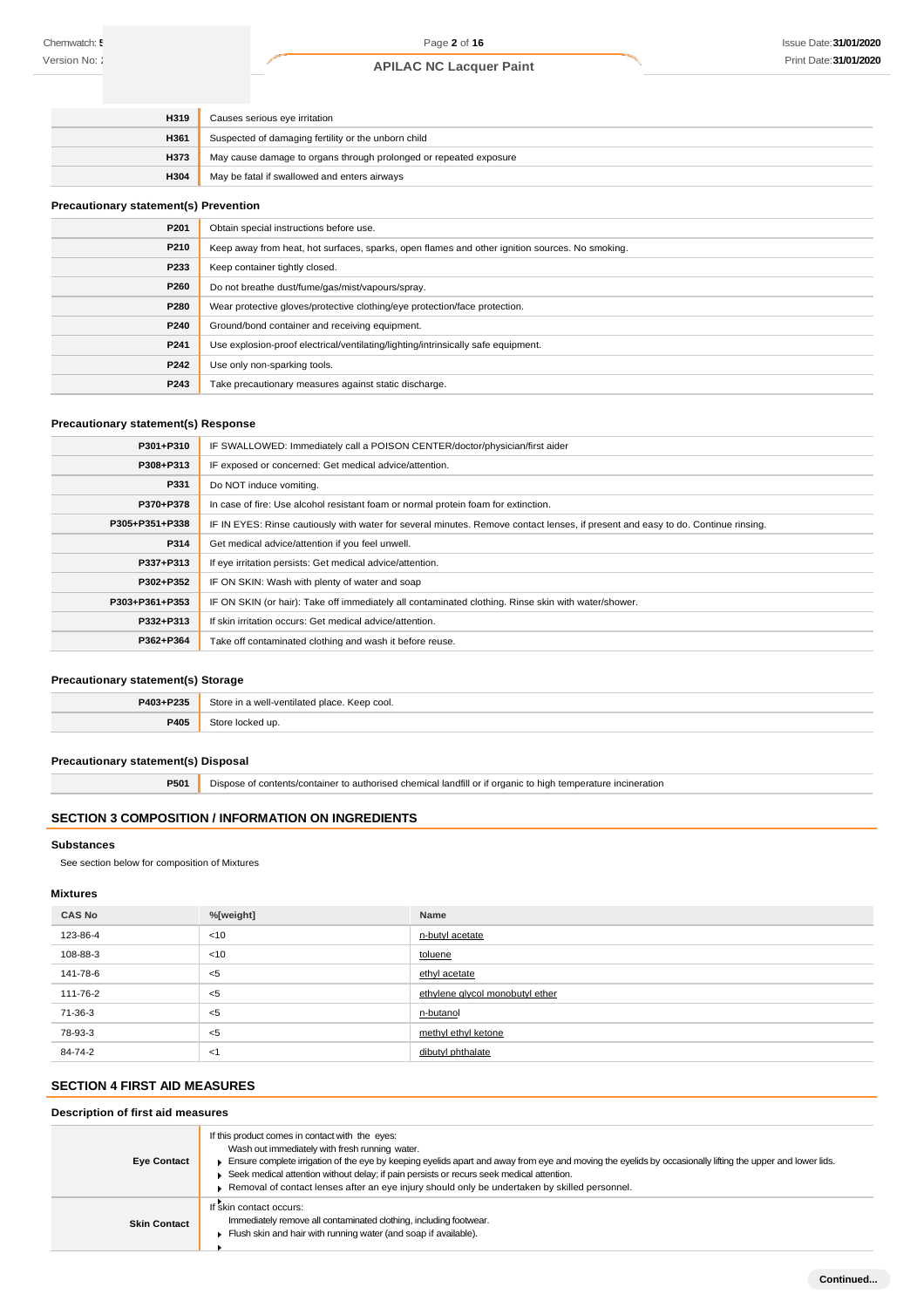|                   | Seek medical attention in event of irritation.                                                                                                                                                                                                                                                                                                                                                                                                                                                                                                                                                                                                  |
|-------------------|-------------------------------------------------------------------------------------------------------------------------------------------------------------------------------------------------------------------------------------------------------------------------------------------------------------------------------------------------------------------------------------------------------------------------------------------------------------------------------------------------------------------------------------------------------------------------------------------------------------------------------------------------|
| <b>Inhalation</b> | If fumes or combustion products are inhaled remove from contaminated area.<br>Lay patient down. Keep warm and rested.<br>Prostheses such as false teeth, which may block airway, should be removed, where possible, prior to initiating first aid procedures.<br>Apply artificial respiration if not breathing, preferably with a demand valve resuscitator, bag-valve mask device, or pocket mask as trained. Perform CPR if<br>necessary.<br>Transport to hospital, or doctor.                                                                                                                                                                |
| Ingestion         | If swallowed do <b>NOT</b> induce vomiting.<br>If vomiting occurs, lean patient forward or place on left side (head-down position, if possible) to maintain open airway and prevent aspiration.<br>Observe the patient carefully.<br>Never give liquid to a person showing signs of being sleepy or with reduced awareness; i.e. becoming unconscious.<br>Give water to rinse out mouth, then provide liquid slowly and as much as casualty can comfortably drink.<br>Seek medical advice.<br>If spontaneous vomiting appears imminent or occurs, hold patient's head down, lower than their hips to help avoid possible aspiration of vomitus. |

#### **Indication of any immediate medical attention and special treatment needed**

Any material aspirated during vomiting may produce lung injury. Therefore emesis should not be induced mechanically or pharmacologically. Mechanical means should be used if it is considered necessary to evacuate the stomach contents; these include gastric lavage after endotracheal intubation. If spontaneous vomiting has occurred after ingestion, the patient should be monitored for difficult breathing, as adverse effects of aspiration into the lungs may be delayed up to 48 hours. For acute or short term repeated exposures to ethylene glycol:

- Early treatment of ingestion is important. Ensure emesis is satisfactory.
- Test and correct for metabolic acidosis and hypocalcaemia.
- Apply sustained diuresis when possible with hypertonic mannitol.
- Evaluate renal status and begin haemodialysis if indicated. [I.L.O]
- ▶ Rapid absorption is an indication that emesis or lavage is effective only in the first few hours. Cathartics and charcoal are generally not effective.
- ▶ Correct acidosis, fluid/electrolyte balance and respiratory depression in the usual manner. Systemic acidosis (below 7.2) can be treated with intravenous sodium bicarbonate solution.
- Ethanol therapy prolongs the half-life of ethylene glycol and reduces the formation of toxic metabolites.
- Pyridoxine and thiamine are cofactors for ethylene glycol metabolism and should be given (50 to 100 mg respectively) intramuscularly, four times per day for 2 days.
- Magnesium is also a cofactor and should be replenished. The status of 4-methylpyrazole, in the treatment regime, is still uncertain. For clearance of the material and its metabolites, haemodialysis is much superior to peritoneal dialysis.

[Ellenhorn and Barceloux: Medical Toxicology]

It has been suggested that there is a need for establishing a new biological exposure limit before a workshift that is clearly below 100 mmol ethoxy-acetic acids per mole creatinine in morning urine of people occupationally exposed to ethylene glycol ethers. This arises from the finding that an increase in urinary stones may be associated with such exposures. *Laitinen J., et al: Occupational & Environmental Medicine 1996; 53, 595-600*

### **SECTION 5 FIREFIGHTING MEASURES**

#### **Extinguishing media**

| $\blacktriangleright$ Foam.<br>Dry chemical powder.<br>$\triangleright$ BCF (where regulations permit).<br>Carbon dioxide.<br>▶ Water spray or fog - Large fires only. |
|------------------------------------------------------------------------------------------------------------------------------------------------------------------------|
|------------------------------------------------------------------------------------------------------------------------------------------------------------------------|

#### **Special hazards arising from the substrate or mixture**

| <b>Fire Incompatibility</b>  | Avoid contamination with oxidising agents i.e. nitrates, oxidising acids, chlorine bleaches, pool chlorine etc. as ignition may result                                                                                                                                                                                                                                                                                                                                                                                                                                                                                                                                                                                                                                                 |  |  |  |
|------------------------------|----------------------------------------------------------------------------------------------------------------------------------------------------------------------------------------------------------------------------------------------------------------------------------------------------------------------------------------------------------------------------------------------------------------------------------------------------------------------------------------------------------------------------------------------------------------------------------------------------------------------------------------------------------------------------------------------------------------------------------------------------------------------------------------|--|--|--|
| Advice for firefighters      |                                                                                                                                                                                                                                                                                                                                                                                                                                                                                                                                                                                                                                                                                                                                                                                        |  |  |  |
| <b>Fire Fighting</b>         | Alert Fire Brigade and tell them location and nature of hazard.<br>May be violently or explosively reactive.<br>Wear breathing apparatus plus protective gloves in the event of a fire.<br>Prevent, by any means available, spillage from entering drains or water course.<br>Consider evacuation (or protect in place).<br>Fight fire from a safe distance, with adequate cover.<br>If safe, switch off electrical equipment until vapour fire hazard removed.<br>Use water delivered as a fine spray to control the fire and cool adjacent area.<br>Avoid spraying water onto liquid pools.<br>Do not approach containers suspected to be hot.<br>Cool fire exposed containers with water spray from a protected location.<br>If safe to do so, remove containers from path of fire. |  |  |  |
| <b>Fire/Explosion Hazard</b> | Liquid and vapour are highly flammable.<br>Severe fire hazard when exposed to heat, flame and/or oxidisers.<br>Vapour may travel a considerable distance to source of ignition.<br>Heating may cause expansion or decomposition leading to violent rupture of containers.<br>On combustion, may emit toxic fumes of carbon monoxide (CO).<br>Combustion products include,: carbon dioxide (CO2), other pyrolysis products typical of burning organic material                                                                                                                                                                                                                                                                                                                          |  |  |  |

#### **SECTION 6 ACCIDENTAL RELEASE MEASURES**

#### **Personal precautions, protective equipment and emergency procedures**

| <b>Minor Spills</b> | Environmental hazard - contain spillage.<br>Remove all ignition sources.<br>$\blacktriangleright$ Clean up all spills immediately.<br>Avoid breathing vapours and contact with skin and eyes.<br>• Control personal contact with the substance, by using protective equipment.<br>• Contain and absorb small quantities with vermiculite or other absorbent material.<br>$\bullet$ Wipe up.<br>▶ Collect residues in a flammable waste container. |
|---------------------|---------------------------------------------------------------------------------------------------------------------------------------------------------------------------------------------------------------------------------------------------------------------------------------------------------------------------------------------------------------------------------------------------------------------------------------------------|
|---------------------|---------------------------------------------------------------------------------------------------------------------------------------------------------------------------------------------------------------------------------------------------------------------------------------------------------------------------------------------------------------------------------------------------------------------------------------------------|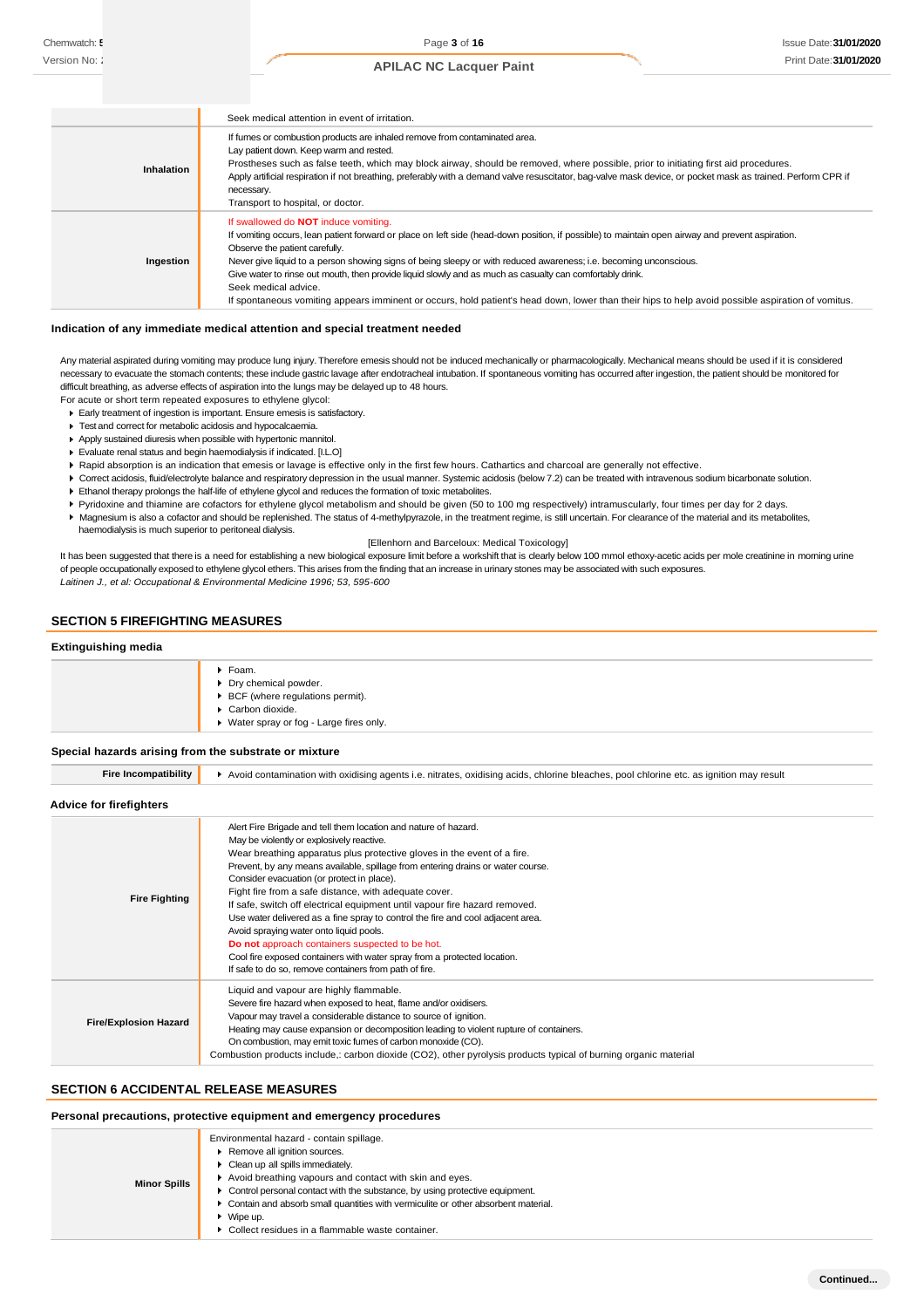| <b>Major Spills</b> | Environmental hazard - contain spillage.<br>Clear area of personnel and move upwind.<br>Alert Fire Brigade and tell them location and nature of hazard.<br>• May be violently or explosively reactive.<br>▶ Wear breathing apparatus plus protective gloves.<br>▶ Prevent, by any means available, spillage from entering drains or water course.<br>Consider evacuation (or protect in place).<br>No smoking, naked lights or ignition sources.<br>Increase ventilation.<br>Stop leak if safe to do so.<br>• Water spray or fog may be used to disperse /absorb vapour.<br>Contain spill with sand, earth or vermiculite.<br>Use only spark-free shovels and explosion proof equipment.<br>▶ Collect recoverable product into labelled containers for recycling.<br>Absorb remaining product with sand, earth or vermiculite.<br>Collect solid residues and seal in labelled drums for disposal.<br>▶ Wash area and prevent runoff into drains.<br>If contamination of drains or waterways occurs, advise emergency services. |
|---------------------|--------------------------------------------------------------------------------------------------------------------------------------------------------------------------------------------------------------------------------------------------------------------------------------------------------------------------------------------------------------------------------------------------------------------------------------------------------------------------------------------------------------------------------------------------------------------------------------------------------------------------------------------------------------------------------------------------------------------------------------------------------------------------------------------------------------------------------------------------------------------------------------------------------------------------------------------------------------------------------------------------------------------------------|
|                     | Personal Protective Equipment advice is contained in Section 8 of the SDS.                                                                                                                                                                                                                                                                                                                                                                                                                                                                                                                                                                                                                                                                                                                                                                                                                                                                                                                                                     |

### **SECTION 7 HANDLING AND STORAGE**

#### **Precautions for safe handling**

| Safe handling     | Containers, even those that have been emptied, may contain explosive vapours.<br>Do NOT cut, drill, grind, weld or perform similar operations on or near containers.<br><b>DO NOT</b> allow clothing wet with material to stay in contact with skin<br>Avoid all personal contact, including inhalation.<br>Wear protective clothing when risk of exposure occurs.<br>Use in a well-ventilated area.<br>Prevent concentration in hollows and sumps.<br>DO NOT enter confined spaces until atmosphere has been checked.<br>Avoid smoking, naked lights, heat or ignition sources.<br>When handling, <b>DO NOT</b> eat, drink or smoke.<br>Vapour may ignite on pumping or pouring due to static electricity.<br><b>DO NOT</b> use plastic buckets.<br>Earth and secure metal containers when dispensing or pouring product.<br>Use spark-free tools when handling.<br>Avoid contact with incompatible materials.<br>Keep containers securely sealed.<br>Avoid physical damage to containers.<br>Always wash hands with soap and water after handling.<br>Work clothes should be laundered separately.<br>Use good occupational work practice. |
|-------------------|----------------------------------------------------------------------------------------------------------------------------------------------------------------------------------------------------------------------------------------------------------------------------------------------------------------------------------------------------------------------------------------------------------------------------------------------------------------------------------------------------------------------------------------------------------------------------------------------------------------------------------------------------------------------------------------------------------------------------------------------------------------------------------------------------------------------------------------------------------------------------------------------------------------------------------------------------------------------------------------------------------------------------------------------------------------------------------------------------------------------------------------------|
|                   | Observe manufacturer's storage and handling recommendations contained within this MSDS.                                                                                                                                                                                                                                                                                                                                                                                                                                                                                                                                                                                                                                                                                                                                                                                                                                                                                                                                                                                                                                                      |
|                   | Atmosphere should be regularly checked against established exposure standards to ensure safe working conditions.                                                                                                                                                                                                                                                                                                                                                                                                                                                                                                                                                                                                                                                                                                                                                                                                                                                                                                                                                                                                                             |
| Other information | Store in original containers in approved flame-proof area.<br>No smoking, naked lights, heat or ignition sources.<br>DO NOT store in pits, depressions, basements or areas where vapours may be trapped.<br>Keep containers securely sealed.<br>Store away from incompatible materials in a cool, dry well ventilated area.                                                                                                                                                                                                                                                                                                                                                                                                                                                                                                                                                                                                                                                                                                                                                                                                                  |
|                   | Protect containers against physical damage and check regularly for leaks.<br>Observe manufacturer's storage and handling recommendations contained within this MSDS.                                                                                                                                                                                                                                                                                                                                                                                                                                                                                                                                                                                                                                                                                                                                                                                                                                                                                                                                                                         |

### **Conditions for safe storage, including any incompatibilities**

| Suitable container      | Packing as supplied by manufacturer.<br>Plastic containers may only be used if approved for flammable liquid.<br>Check that containers are clearly labelled and free from leaks.<br>For low viscosity materials (i): Drums and jerry cans must be of the non-removable head type. (ii): Where a can is to be used as an inner package, the can<br>must have a screwed enclosure.<br>For materials with a viscosity of at least 2680 cSt. (23 deg. C)<br>For manufactured product having a viscosity of at least 250 cSt. (23 deg. C)<br>Manufactured product that requires stirring before use and having a viscosity of at least 20 cSt (25 deg. C): (i) Removable head packaging; (ii) Cans with<br>friction closures and (iii) low pressure tubes and cartridges may be used.<br>Where combination packages are used, and the inner packages are of glass, there must be sufficient inert cushioning material in contact with inner and outer<br>packages<br>In addition, where inner packagings are glass and contain liquids of packing group I there must be sufficient inert absorbent to absorb any spillage, unless<br>the outer packaging is a close fitting moulded plastic box and the substances are not incompatible with the plastic. |
|-------------------------|------------------------------------------------------------------------------------------------------------------------------------------------------------------------------------------------------------------------------------------------------------------------------------------------------------------------------------------------------------------------------------------------------------------------------------------------------------------------------------------------------------------------------------------------------------------------------------------------------------------------------------------------------------------------------------------------------------------------------------------------------------------------------------------------------------------------------------------------------------------------------------------------------------------------------------------------------------------------------------------------------------------------------------------------------------------------------------------------------------------------------------------------------------------------------------------------------------------------------------------------------|
| Storage incompatibility | Vigorous reactions, sometimes amounting to explosions, can result from the contact between aromatic rings and strong oxidising agents.<br>Aromatics can react exothermically with bases and with diazo compounds.<br>Avoid reaction with oxidising agents<br>Avoid strong acids, bases.                                                                                                                                                                                                                                                                                                                                                                                                                                                                                                                                                                                                                                                                                                                                                                                                                                                                                                                                                              |

### **SECTION 8 EXPOSURE CONTROLS / PERSONAL PROTECTION**

#### **Control parameters**

### **OCCUPATIONAL EXPOSURE LIMITS (OEL)**

# **INGREDIENT DATA**

|  | Source | <b>Ingredient</b> | <b>Material name</b> | <b>TWA</b> | 27.5<br>- SIL. | Peak | <b>Notes</b> |
|--|--------|-------------------|----------------------|------------|----------------|------|--------------|
|--|--------|-------------------|----------------------|------------|----------------|------|--------------|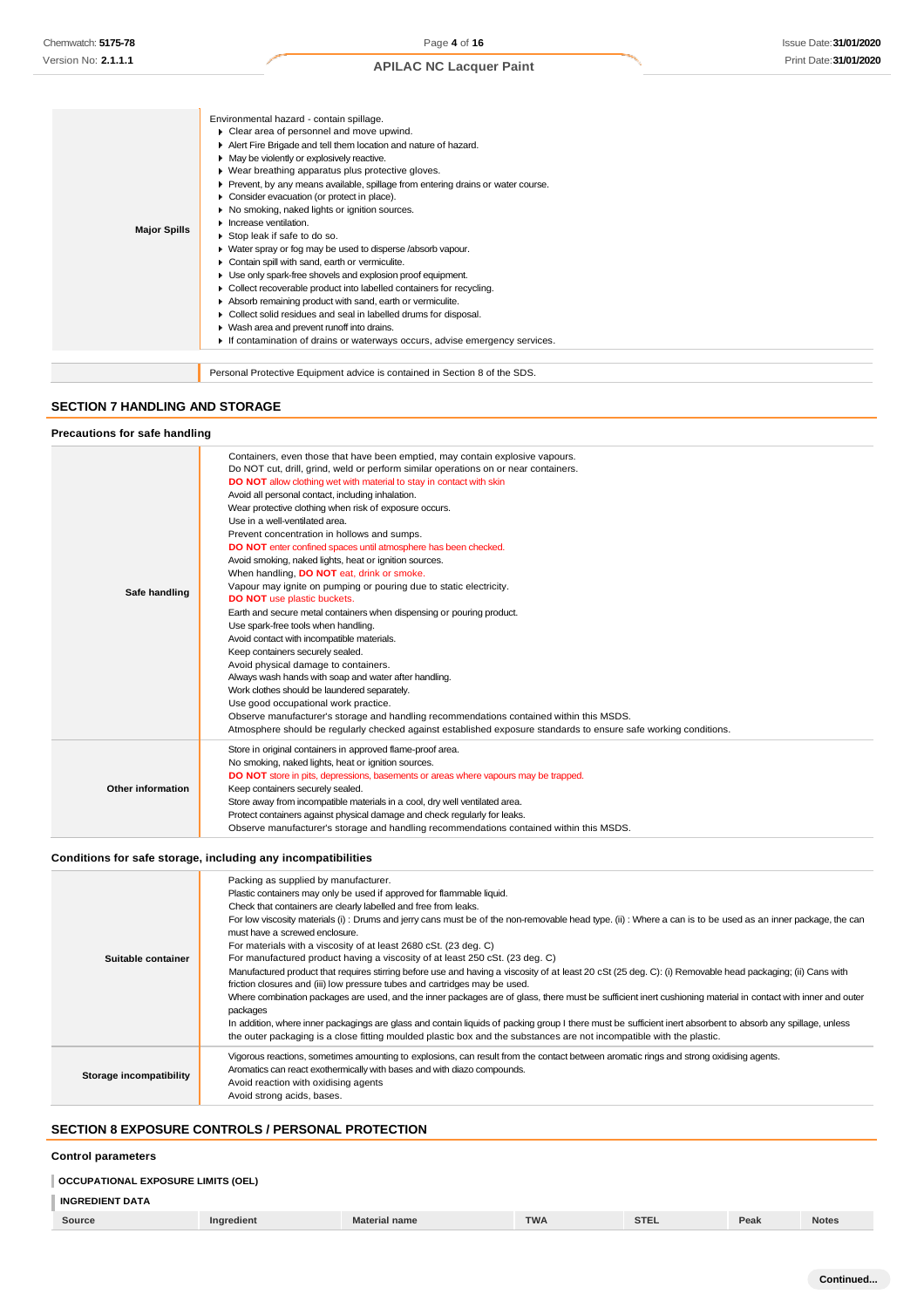| Singapore Permissible<br><b>Exposure Limits of Toxic</b><br><b>Substances</b> | n-butyl acetate                    | n-Butyl acetate                          | 713 mg/m3 / 150 ppm     | 200 mg/m3 / 950<br>ppm | Not<br>Available | Not<br>Available |
|-------------------------------------------------------------------------------|------------------------------------|------------------------------------------|-------------------------|------------------------|------------------|------------------|
| Singapore Permissible<br><b>Exposure Limits of Toxic</b><br>Substances        | toluene                            | Toluene (Toluol)                         | 188 mg/m3 / 50 ppm      | Not Available          | Not<br>Available | Not<br>Available |
| Singapore Permissible<br><b>Exposure Limits of Toxic</b><br>Substances        | ethyl acetate                      | Ethyl acetate                            | 1440 mg/m3 / 400<br>ppm | Not Available          | Not<br>Available | Not<br>Available |
| Singapore Permissible<br><b>Exposure Limits of Toxic</b><br>Substances        | ethylene glycol monobutyl<br>ether | 2-Butoxyethanol (EGBE)                   | 121 mg/m3 / 25 ppm      | Not Available          | Not<br>Available | Not<br>Available |
| Singapore Permissible<br><b>Exposure Limits of Toxic</b><br>Substances        | n-butanol                          | n-Butanol                                | Not Available           | 50 mg/m3 / 152 ppm     | Not<br>Available | Not<br>Available |
| Singapore Permissible<br><b>Exposure Limits of Toxic</b><br>Substances        | methyl ethyl ketone                | Methyl ethyl ketone (MEK,<br>2-Butanone) | 590 mg/m3 / 200 ppm     | 300 mg/m3 / 885<br>ppm | Not<br>Available | Not<br>Available |
| Singapore Permissible<br><b>Exposure Limits of Toxic</b><br>Substances        | dibutyl phthalate                  | Dibutyl phthalate                        | $5 \text{ mg/m}$ 3      | Not Available          | Not<br>Available | Not<br>Available |

# **EMERGENCY LIMITS**

| Ingredient                      | <b>Material name</b>                     | TEEL-1            | TEEL-2            | TEEL-3        |
|---------------------------------|------------------------------------------|-------------------|-------------------|---------------|
| n-butyl acetate                 | Butyl acetate, n-                        | Not Available     | Not Available     | Not Available |
| toluene                         | Toluene                                  | Not Available     | Not Available     | Not Available |
| ethyl acetate                   | Ethyl acetate                            | $400$ ppm         | $400$ ppm         | 10000 ppm     |
| ethylene glycol monobutyl ether | Butoxyethanol, 2-; (Glycol ether EB)     | 20 ppm            | 20 ppm            | 700 ppm       |
| n-butanol                       | Butyl alcohol, n-; (n-Butanol)           | 20 ppm            | 50 ppm            | 8000 ppm      |
| methyl ethyl ketone             | Butanone, 2-; (Methyl ethyl ketone; MEK) | Not Available     | Not Available     | Not Available |
| dibutyl phthalate               | Dibutyl phthalate                        | $15 \text{ mg/m}$ | $31 \text{ mg/m}$ | 9300 mg/m3    |

| Ingredient                      | <b>Original IDLH</b> | <b>Revised IDLH</b> |
|---------------------------------|----------------------|---------------------|
| n-butyl acetate                 | 10,000 ppm           | 1,700 [LEL] ppm     |
| toluene                         | 2,000 ppm            | 500 ppm             |
| ethyl acetate                   | 10,000 ppm           | 2,000 [LEL] ppm     |
| ethylene glycol monobutyl ether | 700 ppm              | 700 [Unch] ppm      |
| n-butanol                       | 8,000 ppm            | 1,400 [LEL] ppm     |
| methyl ethyl ketone             | 3,000 ppm            | 3,000 [Unch] ppm    |
| dibutyl phthalate               | 9,300 mg/m3          | 4,000 mg/m3         |

### **Exposure controls**

|                                     | Engineering controls are used to remove a hazard or place a barrier between the worker and the hazard. Well-designed engineering controls can be highly<br>effective in protecting workers and will typically be independent of worker interactions to provide this high level of protection.<br>The basic types of engineering controls are:<br>Process controls which involve changing the way a job activity or process is done to reduce the risk.<br>Enclosure and/or isolation of emission source which keeps a selected hazard "physically" away from the worker and ventilation that strategically "adds" and<br>"removes" air in the work environment. Ventilation can remove or dilute an air contaminant if designed properly. The design of a ventilation system must match<br>the particular process and chemical or contaminant in use.<br>Employers may need to use multiple types of controls to prevent employee overexposure.<br>For flammable liquids and flammable gases, local exhaust ventilation or a process enclosure ventilation system may be required. Ventilation equipment should<br>be explosion-resistant.<br>Air contaminants generated in the workplace possess varying "escape" velocities which, in turn, determine the "capture velocities" of fresh circulating air<br>required to effectively remove the contaminant. |                                 |                                              |  |
|-------------------------------------|--------------------------------------------------------------------------------------------------------------------------------------------------------------------------------------------------------------------------------------------------------------------------------------------------------------------------------------------------------------------------------------------------------------------------------------------------------------------------------------------------------------------------------------------------------------------------------------------------------------------------------------------------------------------------------------------------------------------------------------------------------------------------------------------------------------------------------------------------------------------------------------------------------------------------------------------------------------------------------------------------------------------------------------------------------------------------------------------------------------------------------------------------------------------------------------------------------------------------------------------------------------------------------------------------------------------------------------------------------------|---------------------------------|----------------------------------------------|--|
|                                     | Type of Contaminant:                                                                                                                                                                                                                                                                                                                                                                                                                                                                                                                                                                                                                                                                                                                                                                                                                                                                                                                                                                                                                                                                                                                                                                                                                                                                                                                                         |                                 | Air Speed:                                   |  |
| Appropriate engineering<br>controls | solvent, vapours, degreasing etc., evaporating from tank (in still air).                                                                                                                                                                                                                                                                                                                                                                                                                                                                                                                                                                                                                                                                                                                                                                                                                                                                                                                                                                                                                                                                                                                                                                                                                                                                                     |                                 | $0.25 - 0.5$ m/s<br>$(50-100)$<br>$f/min.$ ) |  |
|                                     | aerosols, fumes from pouring operations, intermittent container filling, low speed conveyer transfers, welding, spray drift, plating acid fumes,<br>pickling (released at low velocity into zone of active generation)                                                                                                                                                                                                                                                                                                                                                                                                                                                                                                                                                                                                                                                                                                                                                                                                                                                                                                                                                                                                                                                                                                                                       |                                 | $0.5 - 1$ m/s<br>$(100-200)$<br>$f/min.$ )   |  |
|                                     | direct spray, spray painting in shallow booths, drum filling, conveyer loading, crusher dusts, gas discharge (active generation into zone of<br>rapid air motion)                                                                                                                                                                                                                                                                                                                                                                                                                                                                                                                                                                                                                                                                                                                                                                                                                                                                                                                                                                                                                                                                                                                                                                                            |                                 |                                              |  |
|                                     | Within each range the appropriate value depends on:                                                                                                                                                                                                                                                                                                                                                                                                                                                                                                                                                                                                                                                                                                                                                                                                                                                                                                                                                                                                                                                                                                                                                                                                                                                                                                          |                                 |                                              |  |
|                                     | Lower end of the range                                                                                                                                                                                                                                                                                                                                                                                                                                                                                                                                                                                                                                                                                                                                                                                                                                                                                                                                                                                                                                                                                                                                                                                                                                                                                                                                       | Upper end of the range          |                                              |  |
|                                     | 1: Room air currents minimal or favourable to capture                                                                                                                                                                                                                                                                                                                                                                                                                                                                                                                                                                                                                                                                                                                                                                                                                                                                                                                                                                                                                                                                                                                                                                                                                                                                                                        | 1: Disturbing room air currents |                                              |  |
|                                     | 2: Contaminants of low toxicity or of nuisance value only.<br>2: Contaminants of high toxicity                                                                                                                                                                                                                                                                                                                                                                                                                                                                                                                                                                                                                                                                                                                                                                                                                                                                                                                                                                                                                                                                                                                                                                                                                                                               |                                 |                                              |  |
|                                     |                                                                                                                                                                                                                                                                                                                                                                                                                                                                                                                                                                                                                                                                                                                                                                                                                                                                                                                                                                                                                                                                                                                                                                                                                                                                                                                                                              |                                 |                                              |  |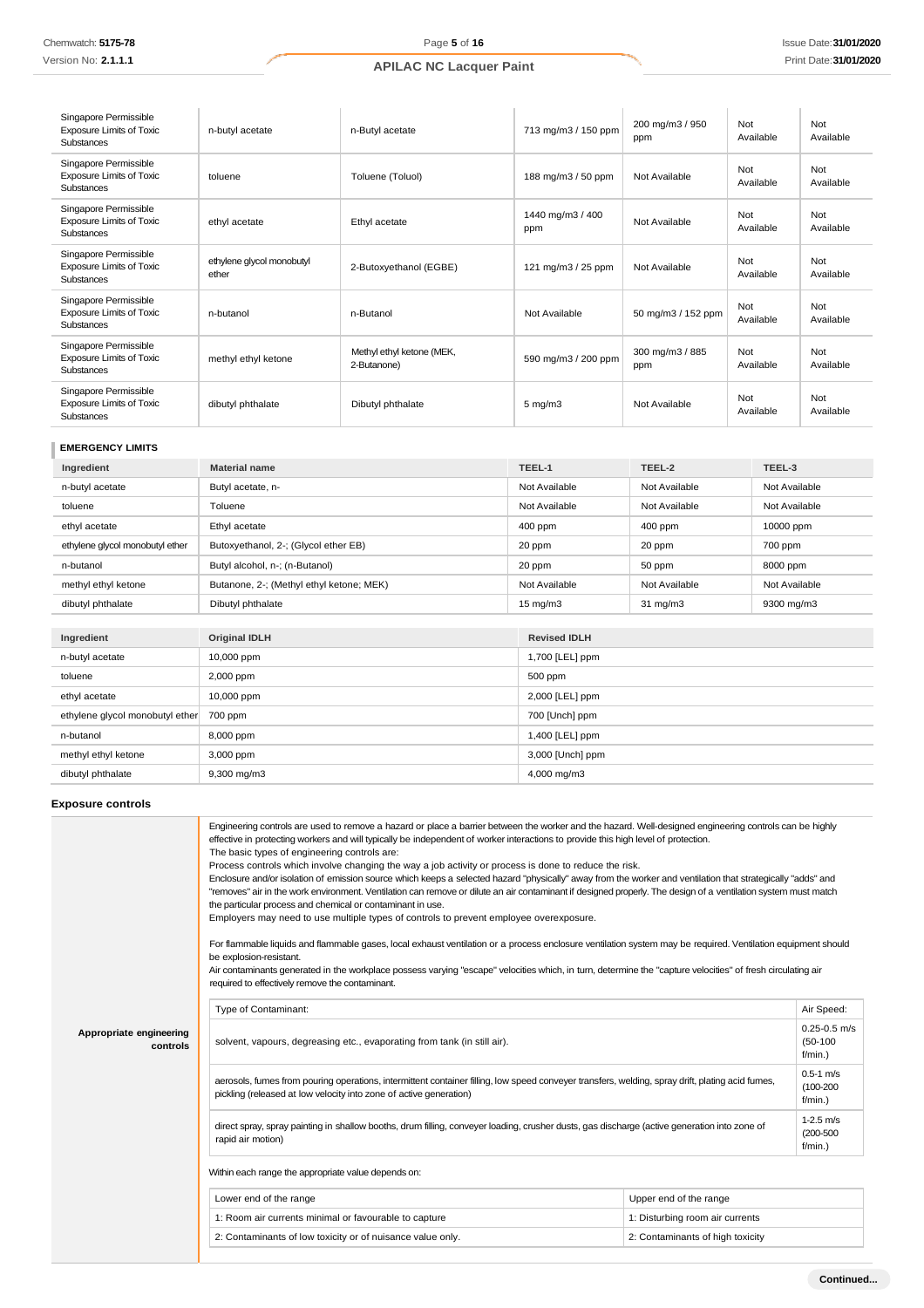|                              | 3: Intermittent, low production.                                                                                                                                                                                                                                                                                                                                                                                                                                                                                                                                                                                                                                                                                                                                                                                                                                                                                                                                                                                                                                                                                                                                                                                                                                                                                                                                                                                                                                                                                                                                                                                                                                                                                                                                                                                                                   | 3: High production, heavy use    |  |
|------------------------------|----------------------------------------------------------------------------------------------------------------------------------------------------------------------------------------------------------------------------------------------------------------------------------------------------------------------------------------------------------------------------------------------------------------------------------------------------------------------------------------------------------------------------------------------------------------------------------------------------------------------------------------------------------------------------------------------------------------------------------------------------------------------------------------------------------------------------------------------------------------------------------------------------------------------------------------------------------------------------------------------------------------------------------------------------------------------------------------------------------------------------------------------------------------------------------------------------------------------------------------------------------------------------------------------------------------------------------------------------------------------------------------------------------------------------------------------------------------------------------------------------------------------------------------------------------------------------------------------------------------------------------------------------------------------------------------------------------------------------------------------------------------------------------------------------------------------------------------------------|----------------------------------|--|
|                              | 4: Large hood or large air mass in motion                                                                                                                                                                                                                                                                                                                                                                                                                                                                                                                                                                                                                                                                                                                                                                                                                                                                                                                                                                                                                                                                                                                                                                                                                                                                                                                                                                                                                                                                                                                                                                                                                                                                                                                                                                                                          | 4: Small hood-local control only |  |
|                              | Simple theory shows that air velocity falls rapidly with distance away from the opening of a simple extraction pipe. Velocity generally decreases with the square<br>of distance from the extraction point (in simple cases). Therefore the air speed at the extraction point should be adjusted, accordingly, after reference to<br>distance from the contaminating source. The air velocity at the extraction fan, for example, should be a minimum of 1-2 m/s (200-400 f/min.) for extraction of<br>solvents generated in a tank 2 meters distant from the extraction point. Other mechanical considerations, producing performance deficits within the extraction<br>apparatus, make it essential that theoretical air velocities are multiplied by factors of 10 or more when extraction systems are installed or used.                                                                                                                                                                                                                                                                                                                                                                                                                                                                                                                                                                                                                                                                                                                                                                                                                                                                                                                                                                                                                       |                                  |  |
| <b>Personal protection</b>   |                                                                                                                                                                                                                                                                                                                                                                                                                                                                                                                                                                                                                                                                                                                                                                                                                                                                                                                                                                                                                                                                                                                                                                                                                                                                                                                                                                                                                                                                                                                                                                                                                                                                                                                                                                                                                                                    |                                  |  |
| Eye and face protection      | Safety glasses with side shields.<br>Chemical goggles.<br>▶ Contact lenses may pose a special hazard; soft contact lenses may absorb and concentrate irritants. A written policy document, describing the wearing of<br>lenses or restrictions on use, should be created for each workplace or task. This should include a review of lens absorption and adsorption for the class of<br>chemicals in use and an account of injury experience. Medical and first-aid personnel should be trained in their removal and suitable equipment should be<br>readily available. In the event of chemical exposure, begin eye irrigation immediately and remove contact lens as soon as practicable. Lens should be removed<br>at the first signs of eye redness or irritation - lens should be removed in a clean environment only after workers have washed hands thoroughly. [CDC NIOSH<br>Current Intelligence Bulletin 59], [AS/NZS 1336 or national equivalent]                                                                                                                                                                                                                                                                                                                                                                                                                                                                                                                                                                                                                                                                                                                                                                                                                                                                                       |                                  |  |
| <b>Skin protection</b>       | See Hand protection below                                                                                                                                                                                                                                                                                                                                                                                                                                                                                                                                                                                                                                                                                                                                                                                                                                                                                                                                                                                                                                                                                                                                                                                                                                                                                                                                                                                                                                                                                                                                                                                                                                                                                                                                                                                                                          |                                  |  |
| Hands/feet protection        | ▶ Wear chemical protective gloves, e.g. PVC.<br>▶ Wear safety footwear or safety gumboots, e.g. Rubber<br>The selection of suitable gloves does not only depend on the material, but also on further marks of quality which vary from manufacturer to manufacturer. Where<br>the chemical is a preparation of several substances, the resistance of the glove material can not be calculated in advance and has therefore to be checked prior<br>to the application.<br>The exact break through time for substances has to be obtained from the manufacturer of the protective gloves and has to be observed when making a final<br>choice.<br>Suitability and durability of glove type is dependent on usage. Important factors in the selection of gloves include:<br>Frequency and duration of contact,<br>• chemical resistance of glove material,<br>▶ qlove thickness and<br>• dexterity<br>Select gloves tested to a relevant standard (e.g. Europe EN 374, US F739, AS/NZS 2161.1 or national equivalent).<br>> When prolonged or frequently repeated contact may occur, a glove with a protection class of 5 or higher (breakthrough time greater than 240 minutes<br>according to EN 374, AS/NZS 2161.10.1 or national equivalent) is recommended.<br>▶ When only brief contact is expected, a glove with a protection class of 3 or higher (breakthrough time greater than 60 minutes according to EN 374, AS/NZS<br>2161.10.1 or national equivalent) is recommended.<br>▶ Some glove polymer types are less affected by movement and this should be taken into account when considering gloves for long-term use.<br>Contaminated gloves should be replaced.<br>Gloves must only be wom on clean hands. After using gloves, hands should be washed and dried thoroughly. Application of a non-perfumed moisturiser is<br>recommended. |                                  |  |
| <b>Body protection</b>       | See Other protection below                                                                                                                                                                                                                                                                                                                                                                                                                                                                                                                                                                                                                                                                                                                                                                                                                                                                                                                                                                                                                                                                                                                                                                                                                                                                                                                                                                                                                                                                                                                                                                                                                                                                                                                                                                                                                         |                                  |  |
| Other protectio <sub>n</sub> | • Overalls.<br>PVC Apron.<br>PVC protective suit may be required if exposure severe.<br>Eyewash unit.<br>Ensure there is ready access to a safety shower.<br>Some plastic personal protective equipment (PPE) (e.g. gloves, aprons, overshoes) are not recommended as they may produce static electricity.<br>For large scale or continuous use wear tight-weave non-static clothing (no metallic fasteners, cuffs or pockets).<br>Non sparking safety or conductive footwear should be considered. Conductive footwear describes a boot or shoe with a sole made from a conductive compound<br>chemically bound to the bottom components, for permanent control to electrically ground the foot an shall dissipate static electricity from the body to reduce the<br>possibility of ignition of volatile compounds. Electrical resistance must range between 0 to 500,000 ohms. Conductive shoes should be stored in lockers close<br>to the room in which they are worn. Personnel who have been issued conductive footwear should not wear them from their place of work to their homes and<br>return.                                                                                                                                                                                                                                                                                                                                                                                                                                                                                                                                                                                                                                                                                                                                          |                                  |  |
| <b>Thermal hazards</b>       | Not Available                                                                                                                                                                                                                                                                                                                                                                                                                                                                                                                                                                                                                                                                                                                                                                                                                                                                                                                                                                                                                                                                                                                                                                                                                                                                                                                                                                                                                                                                                                                                                                                                                                                                                                                                                                                                                                      |                                  |  |

#### **Recommended material(s)**

**GLOVE SELECTION INDEX**

Glove selection is based on a modified presentation of the: *"***Forsberg Clothing Performance Index".**

The effect(s) of the following substance(s) are taken into account in the *computergenerated* selection:

APILAC NC Lacquer Paint

| <b>Material</b>       | CPI     |
|-----------------------|---------|
| ##ethyl               | acetate |
| PE/EVAL/PE            | A       |
| <b>BUTYL</b>          | C       |
| <b>BUTYL/NEOPRENE</b> | C       |
| CPE                   | C       |
| <b>HYPALON</b>        | C       |
| NAT+NEOPR+NITRILE     | C       |
| <b>NATURAL RUBBER</b> | C       |
| NATURAL+NEOPRENE      | C       |

#### **Respiratory protection**

Type A Filter of sufficient capacity. (AS/NZS 1716 & 1715, EN 143:2000 & 149:2001, ANSI Z88 or national equivalent)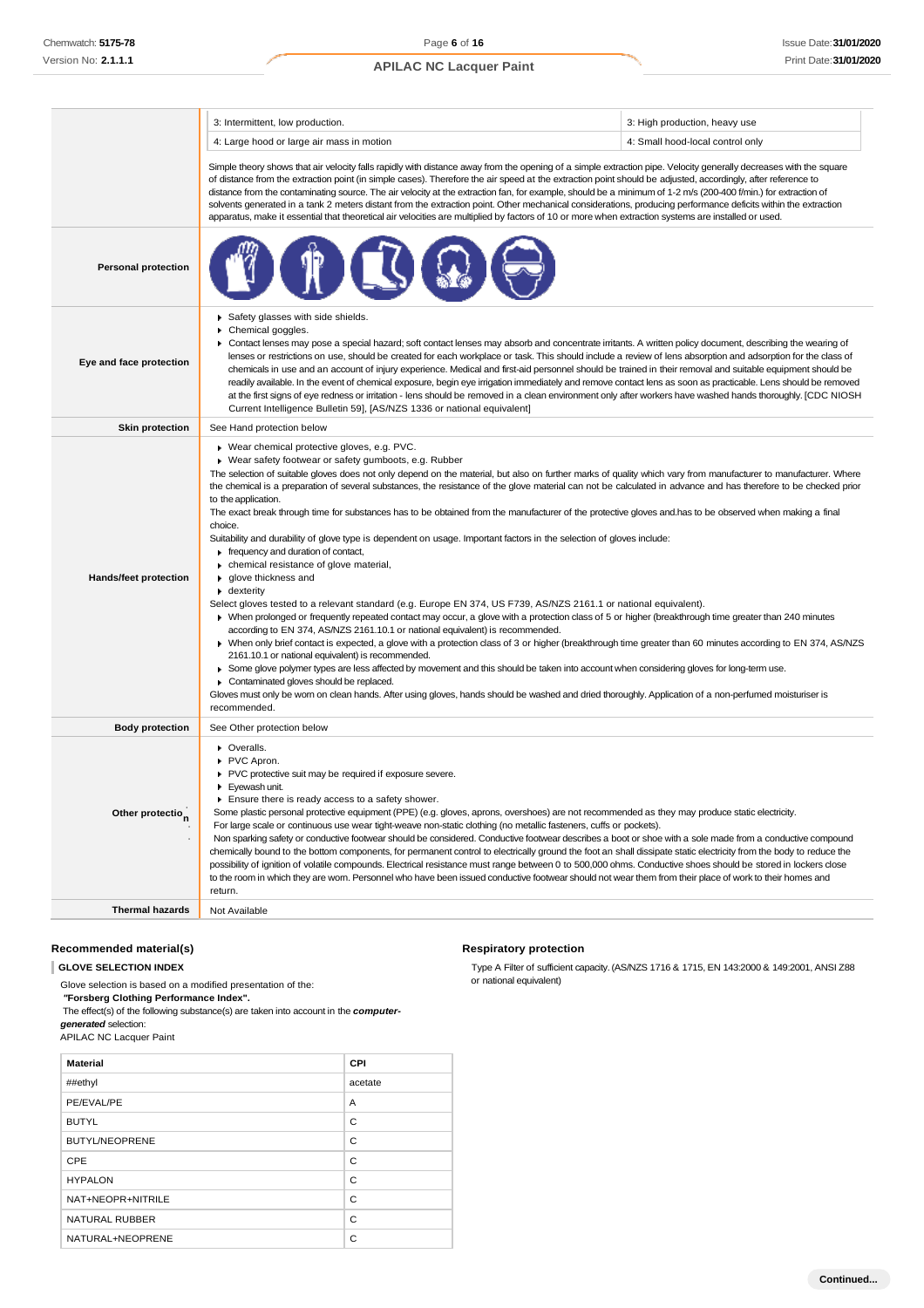| <b>NEOPRENE</b>             | C         |
|-----------------------------|-----------|
| NEOPRENE/NATURAL            | C         |
| <b>NITRILE</b>              | C         |
| NITRILE+PVC                 | C         |
| PE                          | C         |
| <b>PVA</b>                  | C         |
| <b>PVC</b>                  | C         |
| SARANEX-23                  | C         |
| SARANEX-23 2-PLY            | C         |
| <b>TEFLON</b>               | C         |
| <b>VITON</b>                | C         |
| VITON/BUTYL                 | C         |
| VITON/CHLOROBUTYL           | C         |
| VITON/NEOPRENE              | C         |
| ##ethylene glycol monobutyl | ether     |
| ##methyl ethyl              | ketone    |
| ##dibutyl                   | phthalate |

Where the concentration of gas/particulates in the breathing zone, approaches or exceeds the "Exposure Standard" (or ES), respiratory protection is required. Degree of protection varies with both face-piece and Class of filter; the nature of protection varies with Type of filter.

| <b>Required Minimum</b><br><b>Protection Factor</b> | <b>Half-Face</b><br>Respirator | <b>Full-Face</b><br>Respirator | <b>Powered Air</b><br>Respirator |
|-----------------------------------------------------|--------------------------------|--------------------------------|----------------------------------|
| up to $10 \times ES$                                | A-AUS / Class 1                | ٠                              | A-PAPR-AUS /<br>Class 1          |
| up to $50 \times ES$                                | Air-line*                      |                                |                                  |
| up to $100 \times ES$                               |                                | $A-3$                          |                                  |
| $100 + x ES$                                        | -                              | Air-line**                     | -                                |

\* - Continuous-flow; \*\* - Continuous-flow or positive pressure demand A(All classes) = Organic vapours, B AUS or B1 = Acid gasses, B2 = Acid gas or hydrogen cyanide(HCN), B3 = Acid gas or hydrogen cyanide(HCN), E = Sulfur dioxide(SO2), G = Agricultural chemicals, K = Ammonia(NH3), Hg = Mercury, NO = Oxides of nitrogen, MB = Methyl bromide, AX = Low boiling point organic compounds(below 65 degC)

\* CPI - Chemwatch Performance Index

A: Best Selection

B: Satisfactory; may degrade after 4 hours continuous immersion

C: Poor to Dangerous Choice for other than short term immersion

**NOTE**: As a series of factors will influence the actual performance of the glove, a final selection must be based on detailed observation. -

\* Where the glove is to be used on a short term, casual or infrequent basis, factors such as "feel" or convenience (e.g. disposability), may dictate a choice of gloves which might otherwise be unsuitable following long-term or frequent use. A qualified practitioner should be consulted.

#### **SECTION 9 PHYSICAL AND CHEMICAL PROPERTIES**

#### **Information on basic physical and chemical properties**

**Appearance** White highly flammable liquid with a characteristic odour; does not mix with water.

| <b>Physical state</b>                           | Liquid                   | Relative density (Water = 1)                      | $-1.25$        |
|-------------------------------------------------|--------------------------|---------------------------------------------------|----------------|
| Odour                                           | Not Available            | <b>Partition coefficient</b><br>n-octanol / water | Not Available  |
| <b>Odour threshold</b>                          | Not Available            | <b>Auto-ignition temperature</b><br>$(^{\circ}C)$ | Not Available  |
| pH (as supplied)                                | Not Applicable           | Decomposition<br>temperature                      | Not Available  |
| Melting point / freezing<br>point (°C)          | Not Available            | Viscosity (cSt)                                   | 98-102 KU      |
| Initial boiling point and<br>boiling range (°C) | Not Available            | Molecular weight (g/mol)                          | Not Applicable |
| Flash point (°C)                                | 4                        | <b>Taste</b>                                      | Not Available  |
| <b>Evaporation rate</b>                         | Not Available            | <b>Explosive properties</b>                       | Not Available  |
| Flammability                                    | <b>HIGHLY FLAMMABLE.</b> | <b>Oxidising properties</b>                       | Not Available  |
| Upper Explosive Limit (%)                       | Not Available            | Surface Tension (dyn/cm or<br>$mN/m$ )            | Not Available  |
| Lower Explosive Limit (%)                       | Not Available            | <b>Volatile Component (%vol)</b>                  | 70-75          |
| Vapour pressure (kPa)                           | Not Available            | Gas group                                         | Not Available  |
| Solubility in water (g/L)                       | Immiscible               | pH as a solution (1%)                             | Not Applicable |
| Vapour density (Air = 1)                        | Not Available            | VOC g/L                                           | Not Available  |

### **SECTION 10 STABILITY AND REACTIVITY**

| Reactivity                                 | See section 7                                                                                                                    |
|--------------------------------------------|----------------------------------------------------------------------------------------------------------------------------------|
| <b>Chemical stability</b>                  | Unstable in the presence of incompatible materials.<br>Product is considered stable.<br>Hazardous polymerisation will not occur. |
| Possibility of hazardous<br>reactions      | ٠<br>See section 7                                                                                                               |
| <b>Conditions to avoid</b>                 | See section 7                                                                                                                    |
| Incompatible materials                     | See section 7                                                                                                                    |
| <b>Hazardous decomposition</b><br>products | See section 5                                                                                                                    |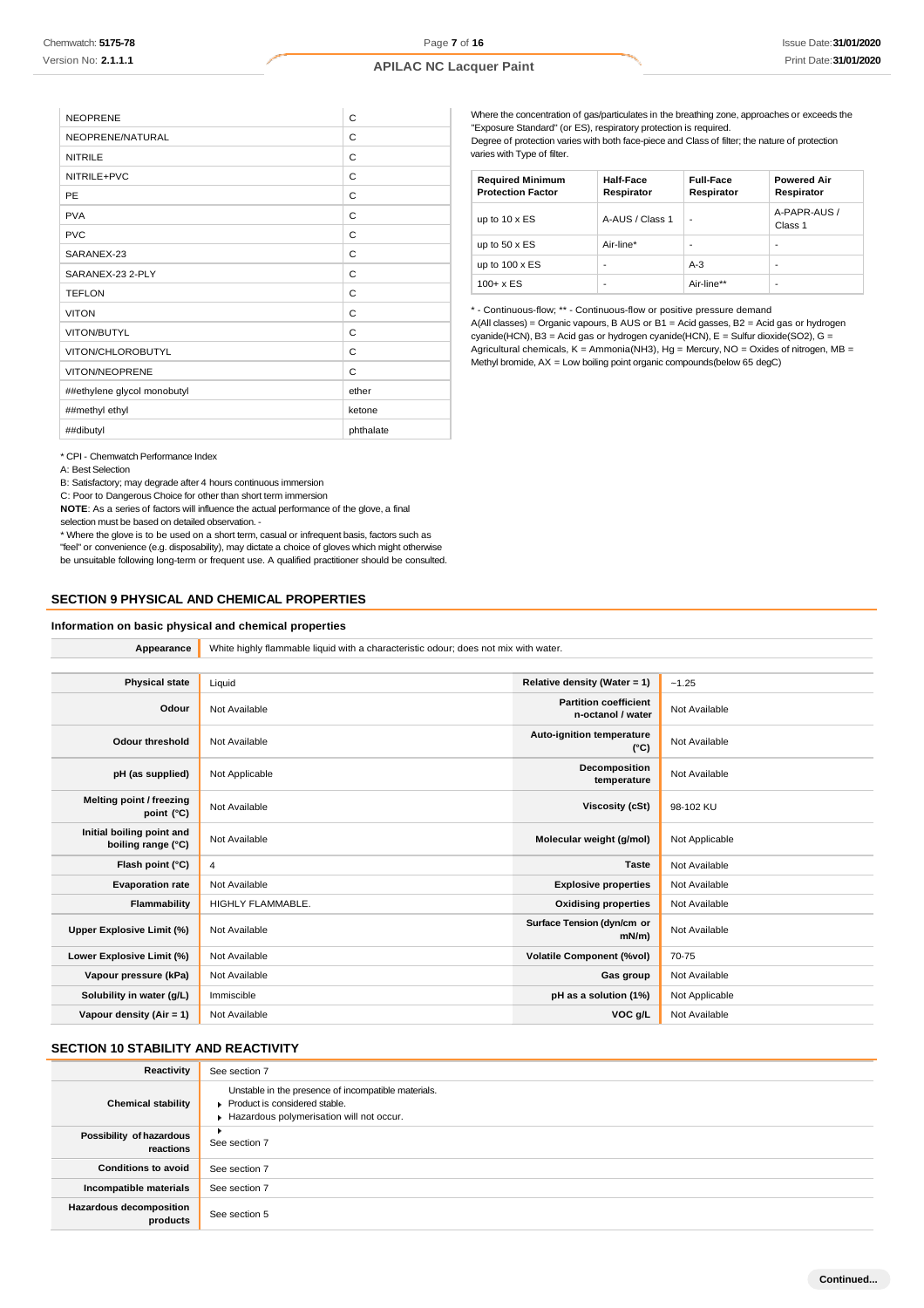### **SECTION 11 TOXICOLOGICAL INFORMATION**

### **Information on toxicological effects**

| <b>Inhaled</b>      | The material is not thought to produce respiratory irritation (as classified by EC Directives using animal models). Nevertheless inhalation of vapours, fumes or<br>aerosols, especially for prolonged periods, may produce respiratory discomfort and occasionally, distress.<br>Inhalation of vapours or aerosols (mists, fumes), generated by the material during the course of normal handling, may be damaging to the health of the<br>individual.                                                                                                                                                                                                                                                                                                                                                                                                                                                                                                                                                                                                                                                                                                                                                                                                                                                                                                                                                |
|---------------------|--------------------------------------------------------------------------------------------------------------------------------------------------------------------------------------------------------------------------------------------------------------------------------------------------------------------------------------------------------------------------------------------------------------------------------------------------------------------------------------------------------------------------------------------------------------------------------------------------------------------------------------------------------------------------------------------------------------------------------------------------------------------------------------------------------------------------------------------------------------------------------------------------------------------------------------------------------------------------------------------------------------------------------------------------------------------------------------------------------------------------------------------------------------------------------------------------------------------------------------------------------------------------------------------------------------------------------------------------------------------------------------------------------|
| Ingestion           | Swallowing of the liquid may cause aspiration into the lungs with the risk of chemical pneumonitis; serious consequences may result. (ICSC13733)<br>Accidental ingestion of the material may be damaging to the health of the individual.<br>The toxicity of phthalates is not excessive due to slow oral absorption and metabolism. Absorption is affected by fat in the diet. Repeated doses can cause<br>cumulative toxic effects, and symptoms include an enlarged liver which often reverses if exposure is maintained. Carbohydrate metabolism is disrupted, and<br>cholesterol and triglyceride levels in the blood falls. In rats, there is also strong evidence of withering of the testicles. Some phthalates can increase the effects<br>of antibiotics, thiamine (vitamin B1) and sulfonamides.                                                                                                                                                                                                                                                                                                                                                                                                                                                                                                                                                                                            |
| <b>Skin Contact</b> | This material can cause inflammation of the skin on contact in some persons.<br>The material may accentuate any pre-existing dermatitis condition<br>Skin contact with the material may damage the health of the individual; systemic effects may result following absorption.<br>Open cuts, abraded or irritated skin should not be exposed to this material<br>Entry into the blood-stream, through, for example, cuts, abrasions or lesions, may produce systemic injury with harmful effects. Examine the skin prior to the use<br>of the material and ensure that any external damage is suitably protected.                                                                                                                                                                                                                                                                                                                                                                                                                                                                                                                                                                                                                                                                                                                                                                                      |
| Eye                 | This material can cause eye irritation and damage in some persons.                                                                                                                                                                                                                                                                                                                                                                                                                                                                                                                                                                                                                                                                                                                                                                                                                                                                                                                                                                                                                                                                                                                                                                                                                                                                                                                                     |
| Chronic             | Harmful: danger of serious damage to health by prolonged exposure through inhalation.<br>This material can cause serious damage if one is exposed to it for long periods. It can be assumed that it contains a substance which can produce severe<br>defects.<br>Based on experience with animal studies, exposure to the material may result in toxic effects to the development of the foetus, at levels which do not cause<br>significant toxic effects to the mother.<br>Substance accumulation, in the human body, may occur and may cause some concern following repeated or long-term occupational exposure.<br>Based on experience with similar materials, there is a possibility that exposure to the material may reduce fertility in humans at levels which do not cause other<br>toxic effects.<br>Intentional abuse (glue sniffing) or occupational exposure to toluene can result in chronic habituation. Chronic abuse has caused inco-ordination, tremors of<br>the extremeties (due to widespread cerebrum withering), headache, abnormal speech, temporary memory loss, convulsions, coma, drowsiness, reduced colour<br>perception, blindness, nystagmus (rapid, involuntary eye movements), hearing loss leading to deafness and milddementia.<br>There has been some concern that this material can cause cancer or mutations but there is not enough data to make an assessment. |

|                                | <b>TOXICITY</b>                                                                | <b>IRRITATION</b>                  |  |
|--------------------------------|--------------------------------------------------------------------------------|------------------------------------|--|
| <b>APILAC NC Lacquer Paint</b> | Not Available                                                                  | Not Available                      |  |
|                                | <b>TOXICITY</b>                                                                | <b>IRRITATION</b>                  |  |
|                                | Dermal (rabbit) LD50: >14080 mg/kg <sup>[1]</sup>                              | * [PPG]                            |  |
|                                | Inhalation (rat) LC50: 2000 ppm/4Hg <sup>[2]</sup>                             | Eye (human): 300 mg                |  |
| n-butyl acetate                | Inhalation (rat) LC50: 390 ppm/4h <sup>[2]</sup>                               | Eye (rabbit): 20 mg (open)-SEVERE  |  |
|                                | Oral (rat) LD50: 10736 mg/kg <sup>[1]</sup>                                    | Eye (rabbit): 20 mg/24h - moderate |  |
|                                |                                                                                | Skin (rabbit): 500 mg/24h-moderate |  |
|                                | <b>TOXICITY</b>                                                                | <b>IRRITATION</b>                  |  |
|                                | Dermal (rabbit) LD50: 12124 mg/kg <sup>[2]</sup>                               | Eye (rabbit): 2mg/24h - SEVERE     |  |
|                                | Inhalation (rat) LC50: >26700 ppm/1hd <sup>[2]</sup>                           | Eye (rabbit):0.87 mg - mild        |  |
| toluene                        | Inhalation (rat) LC50: 49 mg/L/4H <sup>[2]</sup>                               | Eye (rabbit):100 mg/30sec - mild   |  |
|                                | Oral (rat) LD50: 636 mg/kge <sup>[2]</sup><br>Skin (rabbit):20 mg/24h-moderate |                                    |  |
|                                |                                                                                | Skin (rabbit):500 mg - moderate    |  |
|                                |                                                                                |                                    |  |
|                                | <b>TOXICITY</b>                                                                | <b>IRRITATION</b>                  |  |
|                                | Dermal (rabbit) LD50: >18000 mg/kg <sup>[2]</sup>                              | Eye (human): 400 ppm               |  |
|                                | Inhalation (mouse) LC50: >18 mg/l4 $h^{[1]}$                                   |                                    |  |
|                                | Inhalation (mouse) LC50: 33.5 mg/l2 h <sup>[1]</sup>                           |                                    |  |
|                                | Inhalation (mouse) LC50: 45 mg/L/2H <sup>[2]</sup>                             |                                    |  |
| ethyl acetate                  | Inhalation (rat) LC50: >6000 ppm/6H[2]                                         |                                    |  |
|                                | Inhalation (rat) LC50: 1600 ppm/8h <sup>[2]</sup>                              |                                    |  |
|                                | Inhalation (rat) LC50: 200 mg/l1 h <sup>[1]</sup>                              |                                    |  |
|                                | Oral (rat) LD50: 10170 mg/kg <sup>[1]</sup>                                    |                                    |  |
|                                | <b>TOXICITY</b>                                                                | <b>IRRITATION</b>                  |  |
|                                | dermal (rat) LD50: >2000 mg/kg <sup>[1]</sup>                                  | * [Union Carbide]                  |  |
| ethylene glycol monobutyl      | Inhalation (rat) LC50: 450 ppm/4H[2]                                           | Eye (rabbit): 100 mg SEVERE        |  |
| ether                          | Oral (rat) LD50: 250 mg/kg <sup>[2]</sup>                                      | Eye (rabbit): 100 mg/24h-moderate  |  |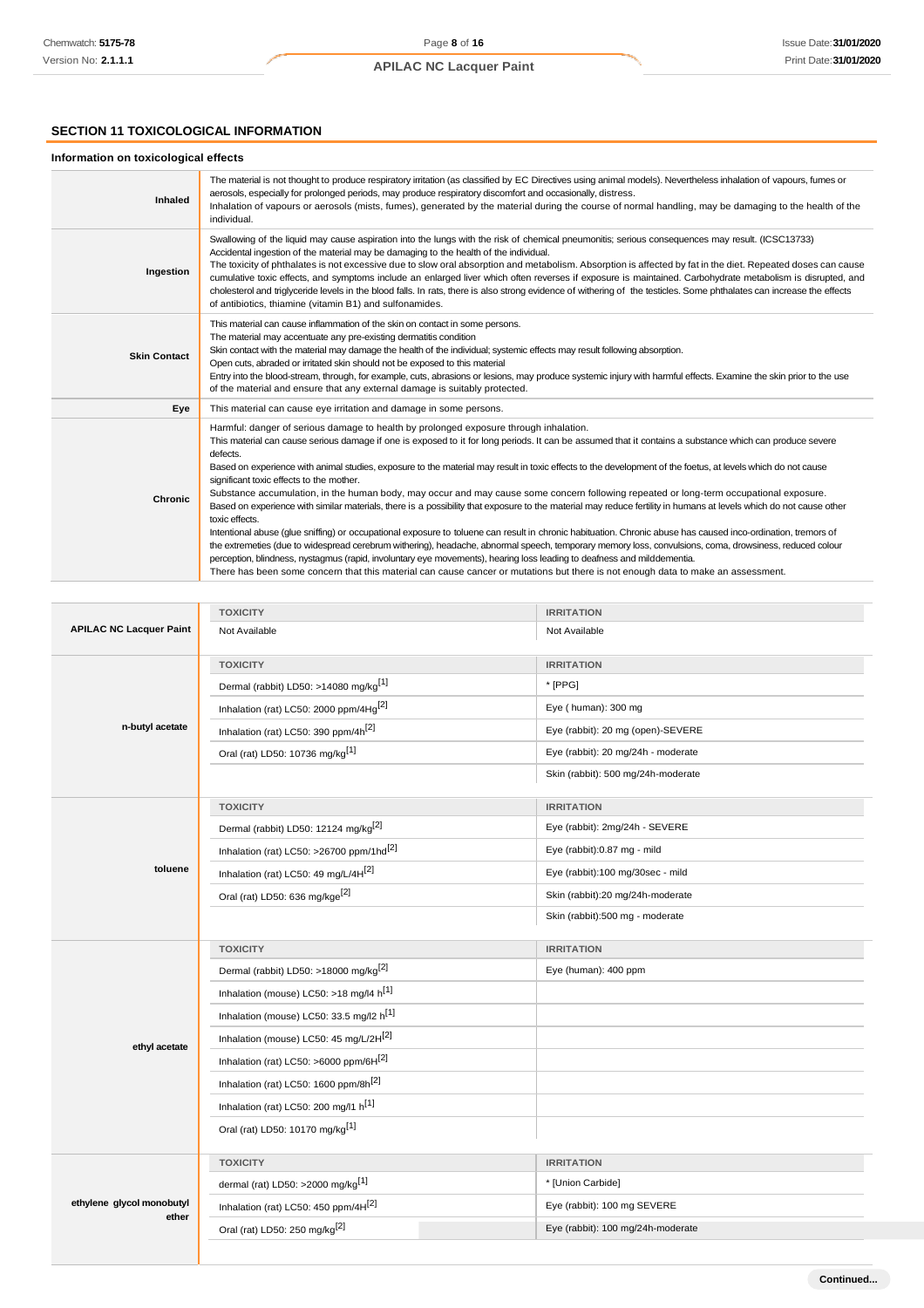|                        |                                                                                                                                                                                                                                                                                                                                                                                                                                                                                                                                                                                                                                                                                                                                                                                                                                                                                                                                                                                                                                                                                                                                                                                                                                                                                                                                                                                                                                                                                                                                                                                                                                                                                                                                                                                                                                                                                                                                                                                                                                                                                                                                                                                                                                                                                                                                                                                                                                                                                                                                                                                                                                                                                                                                                                                                                                                                                                                                                                                                                                                                                                                                                                                                                                                                                                                                                                                                                                                                                                                                                                                                                                                                                                                                                                                                                                                                                                                                                                                                           | Skin (rabbit): 500 mg, open; mild  |  |
|------------------------|-----------------------------------------------------------------------------------------------------------------------------------------------------------------------------------------------------------------------------------------------------------------------------------------------------------------------------------------------------------------------------------------------------------------------------------------------------------------------------------------------------------------------------------------------------------------------------------------------------------------------------------------------------------------------------------------------------------------------------------------------------------------------------------------------------------------------------------------------------------------------------------------------------------------------------------------------------------------------------------------------------------------------------------------------------------------------------------------------------------------------------------------------------------------------------------------------------------------------------------------------------------------------------------------------------------------------------------------------------------------------------------------------------------------------------------------------------------------------------------------------------------------------------------------------------------------------------------------------------------------------------------------------------------------------------------------------------------------------------------------------------------------------------------------------------------------------------------------------------------------------------------------------------------------------------------------------------------------------------------------------------------------------------------------------------------------------------------------------------------------------------------------------------------------------------------------------------------------------------------------------------------------------------------------------------------------------------------------------------------------------------------------------------------------------------------------------------------------------------------------------------------------------------------------------------------------------------------------------------------------------------------------------------------------------------------------------------------------------------------------------------------------------------------------------------------------------------------------------------------------------------------------------------------------------------------------------------------------------------------------------------------------------------------------------------------------------------------------------------------------------------------------------------------------------------------------------------------------------------------------------------------------------------------------------------------------------------------------------------------------------------------------------------------------------------------------------------------------------------------------------------------------------------------------------------------------------------------------------------------------------------------------------------------------------------------------------------------------------------------------------------------------------------------------------------------------------------------------------------------------------------------------------------------------------------------------------------------------------------------------------------------|------------------------------------|--|
|                        | <b>TOXICITY</b>                                                                                                                                                                                                                                                                                                                                                                                                                                                                                                                                                                                                                                                                                                                                                                                                                                                                                                                                                                                                                                                                                                                                                                                                                                                                                                                                                                                                                                                                                                                                                                                                                                                                                                                                                                                                                                                                                                                                                                                                                                                                                                                                                                                                                                                                                                                                                                                                                                                                                                                                                                                                                                                                                                                                                                                                                                                                                                                                                                                                                                                                                                                                                                                                                                                                                                                                                                                                                                                                                                                                                                                                                                                                                                                                                                                                                                                                                                                                                                                           | <b>IRRITATION</b>                  |  |
|                        | Dermal (rabbit) LD50: 3434.4 mg/kg <sup>[1]</sup>                                                                                                                                                                                                                                                                                                                                                                                                                                                                                                                                                                                                                                                                                                                                                                                                                                                                                                                                                                                                                                                                                                                                                                                                                                                                                                                                                                                                                                                                                                                                                                                                                                                                                                                                                                                                                                                                                                                                                                                                                                                                                                                                                                                                                                                                                                                                                                                                                                                                                                                                                                                                                                                                                                                                                                                                                                                                                                                                                                                                                                                                                                                                                                                                                                                                                                                                                                                                                                                                                                                                                                                                                                                                                                                                                                                                                                                                                                                                                         | Eye (human): 50 ppm - irritant     |  |
| n-butanol              | Inhalation (rat) LC50: 24 mg/L/4H <sup>[2]</sup>                                                                                                                                                                                                                                                                                                                                                                                                                                                                                                                                                                                                                                                                                                                                                                                                                                                                                                                                                                                                                                                                                                                                                                                                                                                                                                                                                                                                                                                                                                                                                                                                                                                                                                                                                                                                                                                                                                                                                                                                                                                                                                                                                                                                                                                                                                                                                                                                                                                                                                                                                                                                                                                                                                                                                                                                                                                                                                                                                                                                                                                                                                                                                                                                                                                                                                                                                                                                                                                                                                                                                                                                                                                                                                                                                                                                                                                                                                                                                          | Eye (rabbit): 1.6 mg-SEVERE        |  |
|                        | Inhalation (rat) LC50: 8000 ppm/4hE[2]                                                                                                                                                                                                                                                                                                                                                                                                                                                                                                                                                                                                                                                                                                                                                                                                                                                                                                                                                                                                                                                                                                                                                                                                                                                                                                                                                                                                                                                                                                                                                                                                                                                                                                                                                                                                                                                                                                                                                                                                                                                                                                                                                                                                                                                                                                                                                                                                                                                                                                                                                                                                                                                                                                                                                                                                                                                                                                                                                                                                                                                                                                                                                                                                                                                                                                                                                                                                                                                                                                                                                                                                                                                                                                                                                                                                                                                                                                                                                                    | Eye (rabbit): 24 mg/24h-SEVERE     |  |
|                        | Oral (rat) LD50: 2292.3 mg/kg <sup>[1]</sup>                                                                                                                                                                                                                                                                                                                                                                                                                                                                                                                                                                                                                                                                                                                                                                                                                                                                                                                                                                                                                                                                                                                                                                                                                                                                                                                                                                                                                                                                                                                                                                                                                                                                                                                                                                                                                                                                                                                                                                                                                                                                                                                                                                                                                                                                                                                                                                                                                                                                                                                                                                                                                                                                                                                                                                                                                                                                                                                                                                                                                                                                                                                                                                                                                                                                                                                                                                                                                                                                                                                                                                                                                                                                                                                                                                                                                                                                                                                                                              | Skin (rabbit): 405 mg/24h-moderate |  |
|                        | <b>TOXICITY</b>                                                                                                                                                                                                                                                                                                                                                                                                                                                                                                                                                                                                                                                                                                                                                                                                                                                                                                                                                                                                                                                                                                                                                                                                                                                                                                                                                                                                                                                                                                                                                                                                                                                                                                                                                                                                                                                                                                                                                                                                                                                                                                                                                                                                                                                                                                                                                                                                                                                                                                                                                                                                                                                                                                                                                                                                                                                                                                                                                                                                                                                                                                                                                                                                                                                                                                                                                                                                                                                                                                                                                                                                                                                                                                                                                                                                                                                                                                                                                                                           | <b>IRRITATION</b>                  |  |
|                        | Dermal (rabbit) LD50: >8100 mg/kg <sup>[1]</sup>                                                                                                                                                                                                                                                                                                                                                                                                                                                                                                                                                                                                                                                                                                                                                                                                                                                                                                                                                                                                                                                                                                                                                                                                                                                                                                                                                                                                                                                                                                                                                                                                                                                                                                                                                                                                                                                                                                                                                                                                                                                                                                                                                                                                                                                                                                                                                                                                                                                                                                                                                                                                                                                                                                                                                                                                                                                                                                                                                                                                                                                                                                                                                                                                                                                                                                                                                                                                                                                                                                                                                                                                                                                                                                                                                                                                                                                                                                                                                          | - mild                             |  |
|                        | Inhalation (rat) LC50: 23.5 mg/L/8H <sup>[2]</sup><br>Eye (human): 350 ppm -irritant                                                                                                                                                                                                                                                                                                                                                                                                                                                                                                                                                                                                                                                                                                                                                                                                                                                                                                                                                                                                                                                                                                                                                                                                                                                                                                                                                                                                                                                                                                                                                                                                                                                                                                                                                                                                                                                                                                                                                                                                                                                                                                                                                                                                                                                                                                                                                                                                                                                                                                                                                                                                                                                                                                                                                                                                                                                                                                                                                                                                                                                                                                                                                                                                                                                                                                                                                                                                                                                                                                                                                                                                                                                                                                                                                                                                                                                                                                                      |                                    |  |
| methyl ethyl ketone    | Inhalation (rat) LC50: 50.1 mg/L/8 hr <sup>[2]</sup>                                                                                                                                                                                                                                                                                                                                                                                                                                                                                                                                                                                                                                                                                                                                                                                                                                                                                                                                                                                                                                                                                                                                                                                                                                                                                                                                                                                                                                                                                                                                                                                                                                                                                                                                                                                                                                                                                                                                                                                                                                                                                                                                                                                                                                                                                                                                                                                                                                                                                                                                                                                                                                                                                                                                                                                                                                                                                                                                                                                                                                                                                                                                                                                                                                                                                                                                                                                                                                                                                                                                                                                                                                                                                                                                                                                                                                                                                                                                                      | Eye (rabbit): 80 mg - irritant     |  |
|                        | Oral (rat) LD50: 3474.9 mg/kg <sup>[1]</sup>                                                                                                                                                                                                                                                                                                                                                                                                                                                                                                                                                                                                                                                                                                                                                                                                                                                                                                                                                                                                                                                                                                                                                                                                                                                                                                                                                                                                                                                                                                                                                                                                                                                                                                                                                                                                                                                                                                                                                                                                                                                                                                                                                                                                                                                                                                                                                                                                                                                                                                                                                                                                                                                                                                                                                                                                                                                                                                                                                                                                                                                                                                                                                                                                                                                                                                                                                                                                                                                                                                                                                                                                                                                                                                                                                                                                                                                                                                                                                              | Skin (rabbit): 402 mg/24 hr - mild |  |
|                        |                                                                                                                                                                                                                                                                                                                                                                                                                                                                                                                                                                                                                                                                                                                                                                                                                                                                                                                                                                                                                                                                                                                                                                                                                                                                                                                                                                                                                                                                                                                                                                                                                                                                                                                                                                                                                                                                                                                                                                                                                                                                                                                                                                                                                                                                                                                                                                                                                                                                                                                                                                                                                                                                                                                                                                                                                                                                                                                                                                                                                                                                                                                                                                                                                                                                                                                                                                                                                                                                                                                                                                                                                                                                                                                                                                                                                                                                                                                                                                                                           | Skin (rabbit):13.78mg/24 hr open   |  |
|                        | <b>TOXICITY</b>                                                                                                                                                                                                                                                                                                                                                                                                                                                                                                                                                                                                                                                                                                                                                                                                                                                                                                                                                                                                                                                                                                                                                                                                                                                                                                                                                                                                                                                                                                                                                                                                                                                                                                                                                                                                                                                                                                                                                                                                                                                                                                                                                                                                                                                                                                                                                                                                                                                                                                                                                                                                                                                                                                                                                                                                                                                                                                                                                                                                                                                                                                                                                                                                                                                                                                                                                                                                                                                                                                                                                                                                                                                                                                                                                                                                                                                                                                                                                                                           | <b>IRRITATION</b>                  |  |
|                        | Dermal (rabbit) LD50: >21000 mg/kg <sup>[2]</sup>                                                                                                                                                                                                                                                                                                                                                                                                                                                                                                                                                                                                                                                                                                                                                                                                                                                                                                                                                                                                                                                                                                                                                                                                                                                                                                                                                                                                                                                                                                                                                                                                                                                                                                                                                                                                                                                                                                                                                                                                                                                                                                                                                                                                                                                                                                                                                                                                                                                                                                                                                                                                                                                                                                                                                                                                                                                                                                                                                                                                                                                                                                                                                                                                                                                                                                                                                                                                                                                                                                                                                                                                                                                                                                                                                                                                                                                                                                                                                         | Not Available                      |  |
| dibutyl phthalate      | Inhalation (mouse) LC50: 25 mg/L/2H <sup>[2]</sup>                                                                                                                                                                                                                                                                                                                                                                                                                                                                                                                                                                                                                                                                                                                                                                                                                                                                                                                                                                                                                                                                                                                                                                                                                                                                                                                                                                                                                                                                                                                                                                                                                                                                                                                                                                                                                                                                                                                                                                                                                                                                                                                                                                                                                                                                                                                                                                                                                                                                                                                                                                                                                                                                                                                                                                                                                                                                                                                                                                                                                                                                                                                                                                                                                                                                                                                                                                                                                                                                                                                                                                                                                                                                                                                                                                                                                                                                                                                                                        |                                    |  |
|                        | Oral (rat) LD50: 6279 mg/kg <sup>[1]</sup>                                                                                                                                                                                                                                                                                                                                                                                                                                                                                                                                                                                                                                                                                                                                                                                                                                                                                                                                                                                                                                                                                                                                                                                                                                                                                                                                                                                                                                                                                                                                                                                                                                                                                                                                                                                                                                                                                                                                                                                                                                                                                                                                                                                                                                                                                                                                                                                                                                                                                                                                                                                                                                                                                                                                                                                                                                                                                                                                                                                                                                                                                                                                                                                                                                                                                                                                                                                                                                                                                                                                                                                                                                                                                                                                                                                                                                                                                                                                                                |                                    |  |
| Legend:                | 1. Value obtained from Europe ECHA Registered Substances - Acute toxicity 2.* Value obtained from manufacturer's SDS. Unless otherwise specified data<br>extracted from RTECS - Register of Toxic Effect of chemical Substances                                                                                                                                                                                                                                                                                                                                                                                                                                                                                                                                                                                                                                                                                                                                                                                                                                                                                                                                                                                                                                                                                                                                                                                                                                                                                                                                                                                                                                                                                                                                                                                                                                                                                                                                                                                                                                                                                                                                                                                                                                                                                                                                                                                                                                                                                                                                                                                                                                                                                                                                                                                                                                                                                                                                                                                                                                                                                                                                                                                                                                                                                                                                                                                                                                                                                                                                                                                                                                                                                                                                                                                                                                                                                                                                                                           |                                    |  |
|                        |                                                                                                                                                                                                                                                                                                                                                                                                                                                                                                                                                                                                                                                                                                                                                                                                                                                                                                                                                                                                                                                                                                                                                                                                                                                                                                                                                                                                                                                                                                                                                                                                                                                                                                                                                                                                                                                                                                                                                                                                                                                                                                                                                                                                                                                                                                                                                                                                                                                                                                                                                                                                                                                                                                                                                                                                                                                                                                                                                                                                                                                                                                                                                                                                                                                                                                                                                                                                                                                                                                                                                                                                                                                                                                                                                                                                                                                                                                                                                                                                           |                                    |  |
| <b>N-BUTYL ACETATE</b> | The material may produce severe irritation to the eye causing pronounced inflammation. Repeated or prolonged exposure to irritants may produce<br>conjunctivitis.<br>The material may cause skin irritation after prolonged or repeated exposure and may produce on contact skin redness, swelling, the production of vesicles,<br>scaling and thickening of the skin.                                                                                                                                                                                                                                                                                                                                                                                                                                                                                                                                                                                                                                                                                                                                                                                                                                                                                                                                                                                                                                                                                                                                                                                                                                                                                                                                                                                                                                                                                                                                                                                                                                                                                                                                                                                                                                                                                                                                                                                                                                                                                                                                                                                                                                                                                                                                                                                                                                                                                                                                                                                                                                                                                                                                                                                                                                                                                                                                                                                                                                                                                                                                                                                                                                                                                                                                                                                                                                                                                                                                                                                                                                    |                                    |  |
|                        | The material may cause skin irritation after prolonged or repeated exposure and may produce on contact skin redness, swelling, the production of vesicles,<br>scaling and thickening of the skin.<br>For toluene:<br><b>Acute Toxicity</b><br>Humans exposed to intermediate to high levels of toluene for short periods of time experience adverse central nervous system effects ranging from<br>headaches to intoxication, convulsions, narcosis, and death. Similar effects are observed in short-term animal studies.<br>Humans - Toluene ingestion or inhalation can result in severe central nervous system depression, and in large doses, can act as a narcotic. The<br>ingestion of about 60 mL resulted in fatal nervous system depression within 30 minutes in one reported case.<br>Constriction and necrosis of myocardial fibers, markedly swollen liver, congestion and haemorrhage of the lungs and acute tubular necrosis were found on<br>autopsy.<br>Central nervous system effects (headaches, dizziness, intoxication) and eye irritation occurred following inhalation exposure to 100 ppm toluene 6<br>hours/day for 4 days.<br>Exposure to 600 ppm for 8 hours resulted in the same and more serious symptoms including euphoria, dilated pupils, convulsions, and nausea. Exposure<br>to 10,000-30,000 ppm has been reported to cause narcosis and death                                                                                                                                                                                                                                                                                                                                                                                                                                                                                                                                                                                                                                                                                                                                                                                                                                                                                                                                                                                                                                                                                                                                                                                                                                                                                                                                                                                                                                                                                                                                                                                                                                                                                                                                                                                                                                                                                                                                                                                                                                                                                                                                                                                                                                                                                                                                                                                                                                                                                                                                                                                                                        |                                    |  |
| <b>TOLUENE</b>         | Toluene can also strip the skin of lipids causing dermatitis<br>Animals - The initial effects are instability and incoordination, lachrymation and sniffles (respiratory exposure), followed by narcosis. Animals die of<br>respiratory failure from severe nervous system depression. Cloudy swelling of the kidneys was reported in rats following inhalation exposure to 1600 ppm, 18-<br>20 hours/day for 3 days<br><b>Subchronic/Chronic Effects:</b><br>Repeat doses of toluene cause adverse central nervous system effects and can damage the upper respiratory system, the liver, and the kidney. Adverse<br>effects occur as a result from both oral and the inhalation exposures. A reported lowest-observed-effect level in humans for adverse neurobehavioral effects<br>is 88 ppm.<br>Humans - Chronic occupational exposure and incidences of toluene abuse have resulted in hepatomegaly and liver function changes. It has also resulted<br>in nephrotoxicity and, in one case, was a cardiac sensitiser and fatal cardiotoxin.<br>Neural and cerebellar dystrophy were reported in several cases of habitual "glue sniffing." An epidemiological study in France on workers chronically<br>exposed to toluene fumes reported leukopenia and neutropenia. Exposure levels were not given in the secondary reference; however, the average urinary<br>excretion of hippuric acid, a metabolite of toluene, was given as 4 g/L compared to a normal level of 0.6 g/L<br>Animals - The major target organs for the subchronic/chronic toxicity of toluene are the nervous system, liver, and kidney. Depressed immune response<br>has been reported in male mice given doses of 105 mg/kg/day for 28 days. Toluene in corn oil administered to F344 male and female rats by gavage 5<br>days/week for 13 weeks, induced prostration, hypoactivity, ataxia, piloerection, lachrymation, excess salivation, and body tremors at doses 2500 mg/kg. Liver,<br>kidney, and heart weights were also increased at this dose and histopathologic lesions were seen in the liver, kidneys, brain and urinary bladder. The<br>no-observed-adverse effect level (NOAEL) for the study was 312 mg/kg (223 mg/kg/day) and the lowest-observed-adverse effect level (LOAEL) for the<br>study was 625 mg/kg (446 mg/kg/day).<br><b>Developmental/Reproductive Toxicity</b><br>Exposures to high levels of toluene can result in adverse effects in the developing human foetus. Several studies have indicated that high levels of toluene<br>can also adversely effect the developing offspring in laboratory animals.<br>Humans - Variable growth, microcephaly, CNS dysfunction, attentional deficits, minor craniofacial and limb abnormalities, and developmental delay were<br>seen in three children exposed to toluene in utero as a result of maternal solvent abuse before and during pregnancy<br>Animals - Stemebral alterations, extra ribs, and missing tails were reported following treatment of rats with 1500 mg/m3 toluene 24 hours/day during days 9-<br>14 of gestation. Two of the dams died during the exposure. Another group of rats received 1000 mg/m3 8 hours/day during days 1-21 of gestation. No<br>matemal deaths or toxicity occurred, however, minor skeletal retardation was present in the exposed fetuses. CFLP Mice were exposed to 500 or 1500 mg/m3<br>toluene continuously during days 6-13 of pregnancy. All dams died at the high dose during the first 24 hours of exposure, however none died at 500 mg/m3.<br>Decreased foetal weight was reported, but there were no differences in the incidences of skeletal malformations or anomalies between the treated and control<br>offspring.<br>Absorption - Studies in humans and animals have demonstrated that toluene is readily absorbed via the lungs and the gastrointestinal tract. Absorption<br>through the skin is estimated at about 1% of that absorbed by the lungs when exposed to toluene vapor. |                                    |  |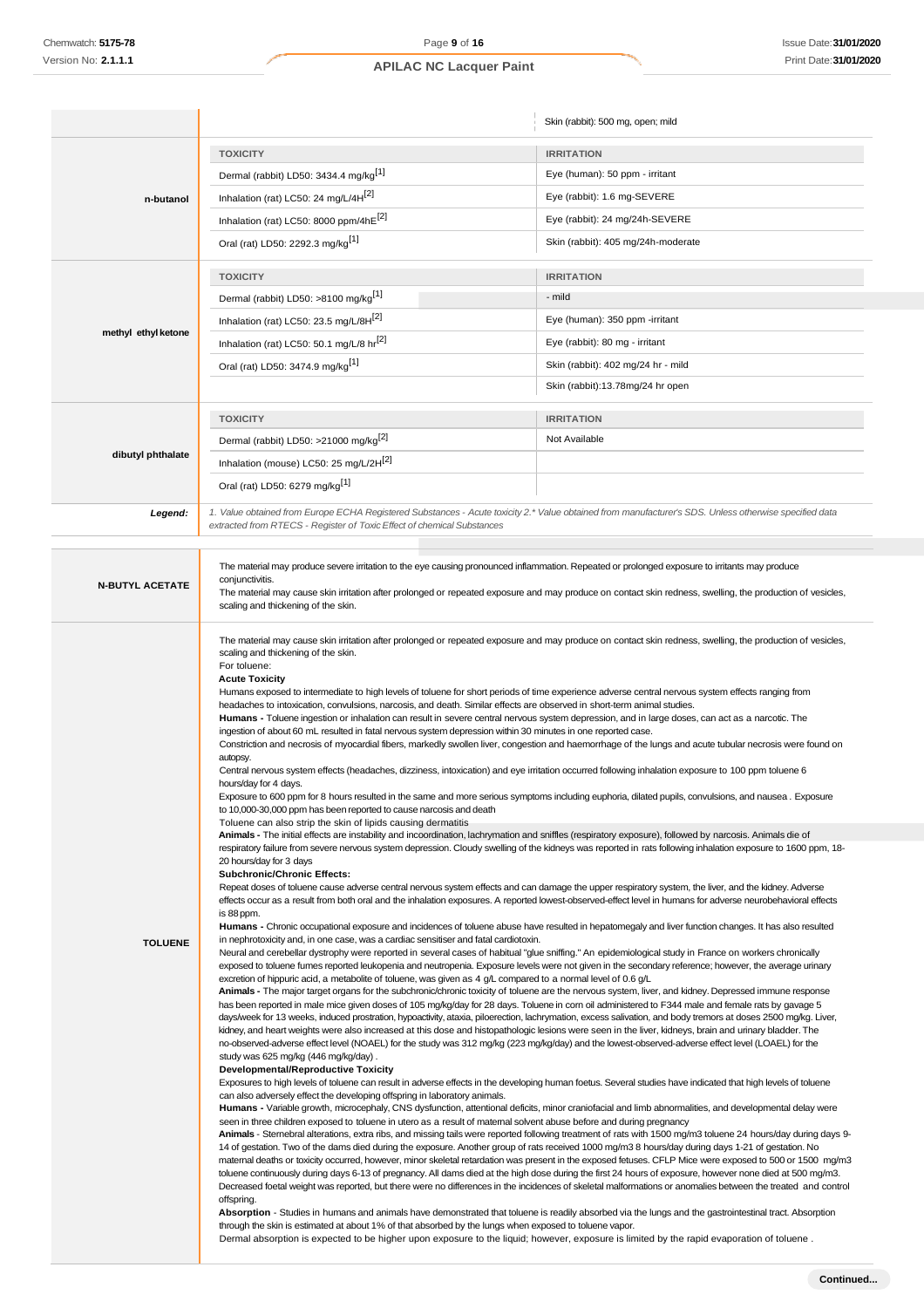

**Cardiovascular Effects.** Cardiovascular system involvement in humans occurs at the same time as respiratory system involvement, during the second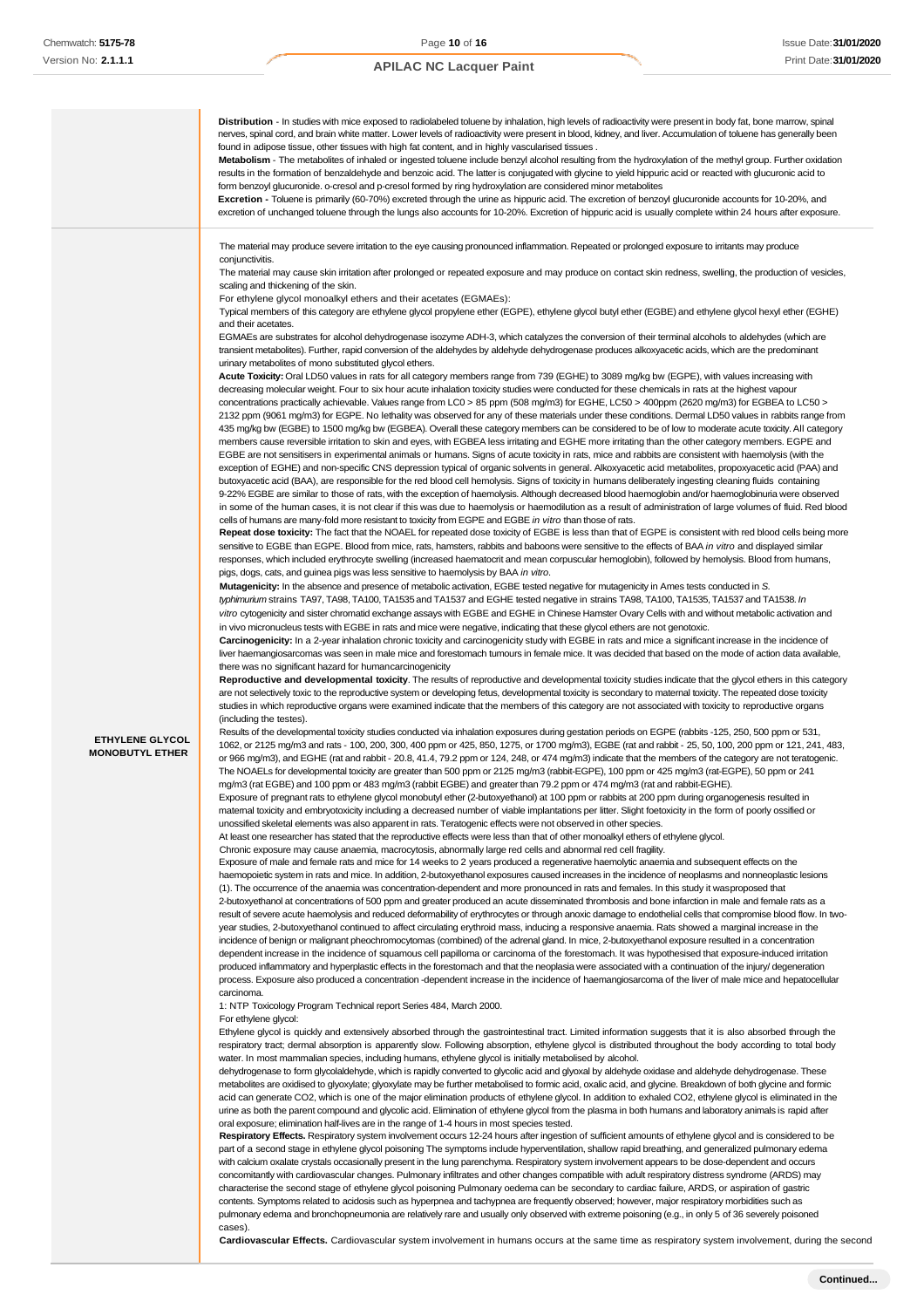phase of oral ethylene glycol poisoning, which is 12- 24 hours after acute exposure. The symptoms of cardiac involvement include tachycardia, ventricular gallop and cardiac enlargement. Ingestion of ethylene glycol may also cause hypertension or hypotension, which may progress to cardiogenic shock. Myocarditis has been observed at autopsy in cases of people who died following acute ingestion of ethylene glycol. As in the case of respiratory effects, cardiovascular involvement occurs with ingestion of relatively high doses of ethylene glycol.

Nevertheless, circulatory disturbances are a rare occurrence, having been reported in only 8 of 36 severely poisoned cases.Therefore, it appears that acute exposure to high levels of ethylene glycol can cause serious cardiovascular effects in humans. The effects of a long-term, low-dose exposure are unknown.

**Gastrointestinal Effects.** Nausea, vomiting with or without blood, pyrosis, and abdominal cramping and pain are common early effects of acute ethylene glycol ingestion. Acute effects of ethylene glycol ingestion in one patient included intermittent diarrhea and abdominal pain, which were attributed to mild colonic ischaemia; severe abdominal pain secondary to colonic stricture and perforation developed 3 months after ingestion, and histology of the resected colon showed birefringent crystals highly suggestive of oxalate deposition.

**Musculoskeletal Effects.** Reported musculoskeletal effects in cases of acute ethylene glycol poisoning have included diffuse muscle tenderness and myalgias associated with elevated serum creatinine phosphokinase levels, and myoclonic jerks and tetanic contractions associated with hypocalcaemia. **Hepatic Effects.** Central hydropic or fatty degeneration, parenchymal necrosis, and calcium oxalate crystals in the liver have been observed at autopsy in cases of people who died following acute ingestion of ethylene glycol.

**Renal Effects.** Adverse renal effects after ethylene glycol ingestion in humans can be observed during the third stage of ethylene glycol toxicity 24-72 hours after acute exposure. The hallmark of renal toxicity is the presence of birefringent calcium oxalate monohydrate crystals deposited in renal tubules and their presence in urine after ingestion of relatively high amounts of ethylene glycol. Other signs of nephrotoxicity can include tubular cell degeneration and necrosis and tubular interstitial inflammation. If untreated, the degree of renal damage caused by high doses of ethylene glycol progresses and leads to haematuria, proteinuria, decreased renal function, oliguria, anuria , and ultimately renal failure. These changes in the kidney are linked to acute tubular necrosis but normal or near normal renal function can return with adequate supportive therapy.

**Metabolic Effects.** One of the major adverse effects following acute oral exposure of humans to ethylene glycol involves metabolic changes. These changes occur as early as 12 hours after ethylene glycol exposure. Ethylene glycol intoxication is accompanied by metabolic acidosis which is manifested by decreased pH and bicarbonate content of serum and other bodily fluids caused by accumulation of excess glycolic acid. Other characteristic metabolic effects of ethylene glycol poisoning are increased serum anion gap, increased osmolal gap, and hypocalcaemia. Serum anion gap is calculated from concentrations of sodium, chloride, and bicarbonate, is normally 12-16 mM, and is typically elevated after ethylene glycol ingestion due to increases in unmeasured metabolite anions (mainlyglycolate).

**Neurological Effects:** Adverse neurological reactions are among the first symptoms to appear in humans after ethylene glycol ingestion. These early neurotoxic effects are also the only symptoms attributed to unmetabolised ethylene glycol. Together with metabolic changes, they occur during the period of 30 minutes to 12 hours after exposure and are considered to be part of the first stage in ethylene glycol intoxication. In cases of acute intoxication, in which a large amount of ethylene glycol is ingested over a very short time period, there is a progression of neurological manifestations which, if not treated, may lead to generalized seizures and coma. Ataxia, slurred speech, confusion, and somnolence are common during the initial phase of ethylene glycol intoxication as are irritation, restlessness, and disorientation. Cerebral edema and crystalline deposits of calcium oxalate in the walls of small blood vessels in the brain were found at autopsy in people who died after acute ethylene glycol ingestion.

Effects on cranial nerves appear late (generally 5-20 days post-ingestion), are relatively rare, and according to some investigators constitute a fourth, late cerebral phase in ethylene glycol intoxication. Clinical manifestations of the cranial neuropathy commonly involve lower motor neurons of the facial and bulbar nerves and are reversible over many months.

**Reproductive Effects:** Reproductive function after intermediate-duration oral exposure to ethylene glycol has been tested in three multi-generation studies (one in rats and two in mice) and several shorter studies (15-20 days in rats and mice). In these studies, effects on fertility, foetal viability, and male reproductive organs were observed in mice, while the only effect in rats was an increase in gestational duration.

**Developmental Effects:** The developmental toxicity of ethylene glycol has been assessed in several acute-duration studies using mice, rats, and rabbits. Available studies indicate that malformations, especially skeletal malformations occur in both mice and rats exposed during gestation; mice are apparently more sensitive to the developmental effects of ethylene glycol. Other evidence of embyrotoxicity in laboratory animals exposed to ethylene glycol exposure includes reduction in foetal body weight.

**Cancer:** No studies were located regarding cancer effects in humans or animals after dermal exposure to ethylene glycol.

**Genotoxic Effects**: Studies in humans have not addressed the genotoxic effects of ethylene glycol. However, available *in vivo* and *in vitro* laboratory studies provide consistently negative genotoxicity results for ethylene glycol.

NOTE: Changes in kidney, liver, spleen and lungs are observed in animals exposed to high concentrations of this substance by all routes. \*\* ASCC (NZ) SDS

Asthma-like symptoms may continue for months or even years after exposure to the material ceases. This may be due to a non-allergenic condition known as reactive airways dysfunction syndrome (RADS) which can occur following exposure to high levels of highly irritating compound. Key criteria for the diagnosis of RADS include the absence of preceding respiratory disease, in a non-atopic individual, with abrupt onset of persistent asthma-like symptoms within minutes to hours of a documented exposure to the irritant. A reversible airflow pattern, on spirometry, with the presence of moderate to severe bronchial hyperreactivity on methacholine challenge testing and the lack of minimal lymphocytic inflammation, without eosinophilia, have also been included in the criteria for diagnosis of RADS. RADS (or asthma) following an irritating inhalation is an infrequent disorder with rates related to the concentration of and duration of exposure to the irritating substance. Industrial bronchitis, on the other hand, is a disorder that occurs as result of exposure due to high concentrations of irritating substance (often particulate in nature) and is completely reversible after exposure ceases. The disorder is characterised by dyspnea, cough and mucusproduction.

The material may produce severe irritation to the eye causing pronounced inflammation. Repeated or prolonged exposure to irritants may produce conjunctivitis.

The material may cause skin irritation after prolonged or repeated exposure and may produce on contact skin redness, swelling, the production of vesicles, scaling and thickening of the skin.

#### for n-butanol

**N-BUTANOL**

**Acute toxicity:** n-Butanol (BA) was only slightly toxic to experimental animals following acute oral, dermal, or inhalation exposure. The acute oral LD50 values for female rats ranged from 790 to 4360 mg/kg. Different strains of rat were used in each of four studies, which may account for the variability. Oral LD50 values for mice, rabbits, hamsters, dogs, and male rats all fell within the same range. The rat inhalation LC0 of 8000 ppm (24000 mg/m3) indicates very low inhalation toxicity (no lethality at 8000 ppm). The rabbit dermal LD50 was 3402 mg/kg, indicating that BA can penetrate the skin, but not very readily. Animal experiments and human experience indicate that BA is, at most, moderately irritating to the skin, but it is a severe eye irritant. These effects are most likely due to BA's localised defatting and drying characteristics. Although no animal data are available, human studies and experience show that BA is not likely to be a skin sensitiser.

The median odor threshold for BA (0.17 ppm) is well below the lowest nasal irritation threshold in humans (289 ppm), allowing warning of possible chemical exposure prior to nasal irritation occurring. Human studies are complicated by the odor characteristics of the material, as the odor threshold is well below the levels at which irritation is observed.

**Repeat dose toxicity:** An in vivo toxicokinetics study confirmed the rapid metabolism of n-butyl acetate (BAc) to BA. Hydrolysis of BAc in blood and brain was estimated to be 99 percent complete within

2.7 minutes (elimination t1/2 = 0.41 minute). Thus, organisms exposed to BAc can experience appreciable tissue concentrations of BA. In this way, the results of toxicity studies with BAc can be used as supplemental, surrogate

data to provide information on the toxicity of BA.

A thirteen-week, subchronic exposure to BAc, the metabolic precursor of BA, produced transient hypoactivity (during exposure only) at 1500 and 3000 ppm (7185 and 14370 mg/m3) along with decreased body weight and food consumption, but no post exposure neurotoxicity even at 3000 ppm. A concurrent subchronic neurotoxicity study under the same exposure conditions showed no evidence of cumulative neurotoxicity based upon functional observational battery endpoints, quantitative motor activity, neuropathology and scheduled-controlled operant behavior endpoints. A no observable effect level (NOAEL) of 500 ppm (2395 mg/m3) was reported for systemic effects in rats, and a NOAEL of 3000 ppm (14370 mg/m3) was reported for post exposure neurotoxicity in rats.

**Reproductive toxicity:** Several studies indicate that BA is not a reproductive toxicant.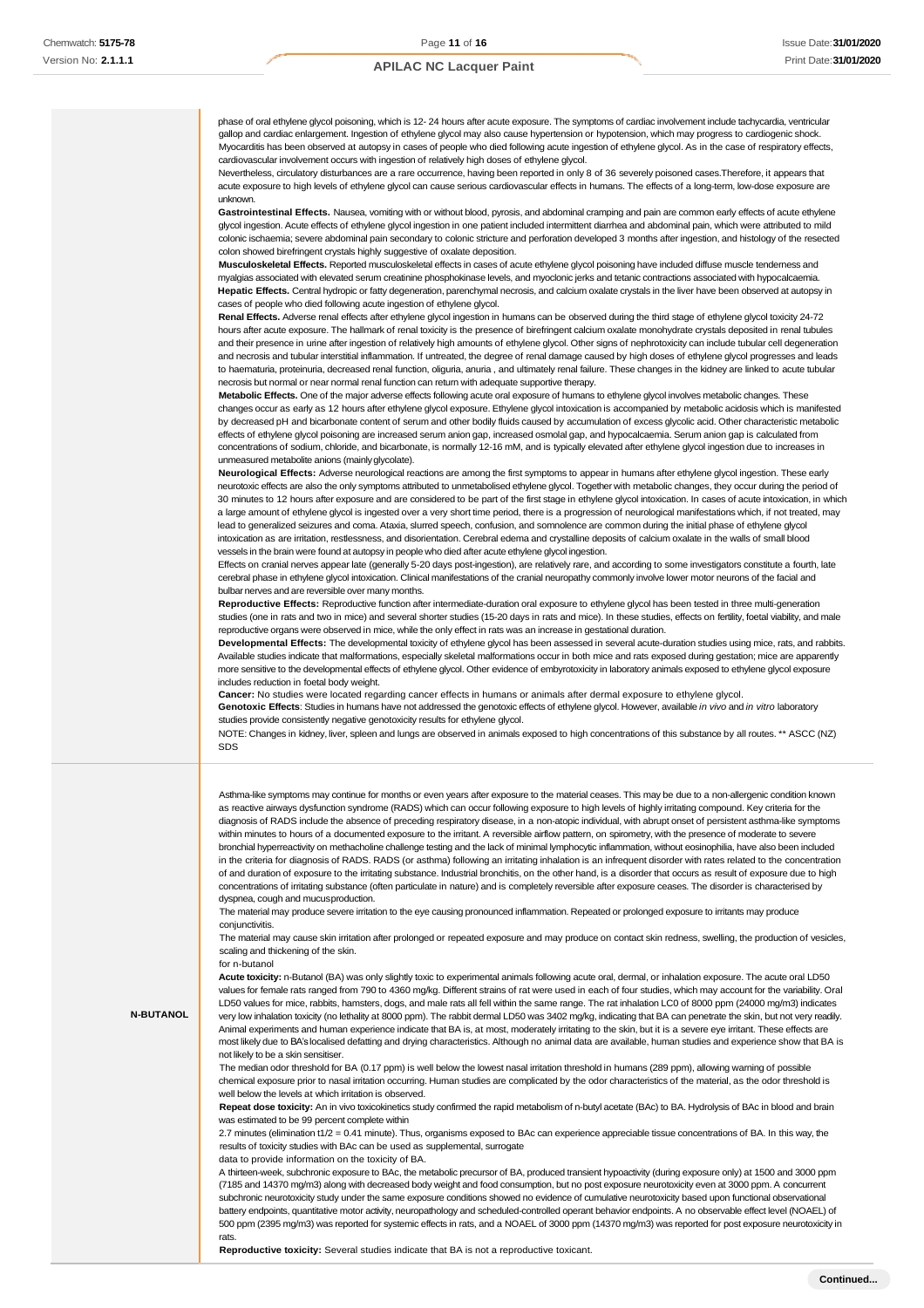|                                                        | Female rats exposed to 6000 ppm (18000 mg/m3) BA throughout gestation and male rats exposed to 6000 ppm (18000 mg/m3) BA for six weeks prior to                                                                                                                                                                                                                                                                                                                                                                                                                                                                                                                                                                                                                                                                                                                                                                                                                                                                                                                                                                                                                                                                                                                                                                                                                                                                                                                                                                                                                                                                                                                                                                                                                                                                                                                                                                                                                                                                                                                                                                                                                                                                                                                                                                                                                                                                                                                                                                                                                                                                                                                                                                                                                                                                                                                                                                                                                                                                                                                                                                                                                                                                                                                                                                                                                                                                                                                                                                                                                                                                                                                                                                                                                                                                                                                                                                                                                                                                                                                                                                                                                                                                                                                                                                                                                                                                                                                                                                                                                                                                                                                                                                                                                                                                                                                                                                                                                                                                                                                                                                                                                                                                                                                                                                                                                                                                                                                                                                                                                                                                                                                                                                                                                                                                                                                                                                                                                                                                                                                                                                                                                                      |                                 |                                                                                                                                                       |
|--------------------------------------------------------|--------------------------------------------------------------------------------------------------------------------------------------------------------------------------------------------------------------------------------------------------------------------------------------------------------------------------------------------------------------------------------------------------------------------------------------------------------------------------------------------------------------------------------------------------------------------------------------------------------------------------------------------------------------------------------------------------------------------------------------------------------------------------------------------------------------------------------------------------------------------------------------------------------------------------------------------------------------------------------------------------------------------------------------------------------------------------------------------------------------------------------------------------------------------------------------------------------------------------------------------------------------------------------------------------------------------------------------------------------------------------------------------------------------------------------------------------------------------------------------------------------------------------------------------------------------------------------------------------------------------------------------------------------------------------------------------------------------------------------------------------------------------------------------------------------------------------------------------------------------------------------------------------------------------------------------------------------------------------------------------------------------------------------------------------------------------------------------------------------------------------------------------------------------------------------------------------------------------------------------------------------------------------------------------------------------------------------------------------------------------------------------------------------------------------------------------------------------------------------------------------------------------------------------------------------------------------------------------------------------------------------------------------------------------------------------------------------------------------------------------------------------------------------------------------------------------------------------------------------------------------------------------------------------------------------------------------------------------------------------------------------------------------------------------------------------------------------------------------------------------------------------------------------------------------------------------------------------------------------------------------------------------------------------------------------------------------------------------------------------------------------------------------------------------------------------------------------------------------------------------------------------------------------------------------------------------------------------------------------------------------------------------------------------------------------------------------------------------------------------------------------------------------------------------------------------------------------------------------------------------------------------------------------------------------------------------------------------------------------------------------------------------------------------------------------------------------------------------------------------------------------------------------------------------------------------------------------------------------------------------------------------------------------------------------------------------------------------------------------------------------------------------------------------------------------------------------------------------------------------------------------------------------------------------------------------------------------------------------------------------------------------------------------------------------------------------------------------------------------------------------------------------------------------------------------------------------------------------------------------------------------------------------------------------------------------------------------------------------------------------------------------------------------------------------------------------------------------------------------------------------------------------------------------------------------------------------------------------------------------------------------------------------------------------------------------------------------------------------------------------------------------------------------------------------------------------------------------------------------------------------------------------------------------------------------------------------------------------------------------------------------------------------------------------------------------------------------------------------------------------------------------------------------------------------------------------------------------------------------------------------------------------------------------------------------------------------------------------------------------------------------------------------------------------------------------------------------------------------------------------------------------------------------------------------------------|---------------------------------|-------------------------------------------------------------------------------------------------------------------------------------------------------|
|                                                        | mating showed no effects on fertility or pregnancy rate. Male rats given BA at 533 mg/kg/day for 5 days had no testicular toxicity.<br>Developmental toxicity: BA produced only mild foetotoxicity and developmental alterations at or near the matemally toxic (even lethal) dose of 8000 ppm<br>(24000 mg/m3) throughout gestation.<br>Genotoxicity: An entire battery of negative in vitro tests and a negative in vivo micronucleus test indicate that BA is not genotoxic.                                                                                                                                                                                                                                                                                                                                                                                                                                                                                                                                                                                                                                                                                                                                                                                                                                                                                                                                                                                                                                                                                                                                                                                                                                                                                                                                                                                                                                                                                                                                                                                                                                                                                                                                                                                                                                                                                                                                                                                                                                                                                                                                                                                                                                                                                                                                                                                                                                                                                                                                                                                                                                                                                                                                                                                                                                                                                                                                                                                                                                                                                                                                                                                                                                                                                                                                                                                                                                                                                                                                                                                                                                                                                                                                                                                                                                                                                                                                                                                                                                                                                                                                                                                                                                                                                                                                                                                                                                                                                                                                                                                                                                                                                                                                                                                                                                                                                                                                                                                                                                                                                                                                                                                                                                                                                                                                                                                                                                                                                                                                                                                                                                                                                                      |                                 | Carcinogenicity: Based upon the battery of negative mutagenicity and clastogenicity findings, BA presents a very small potential for carcinogenicity. |
| <b>METHYL ETHYL KETONE</b>                             | Asthma-like symptoms may continue for months or even years after exposure to the material ceases. This may be due to a non-allergenic condition known<br>as reactive airways dysfunction syndrome (RADS) which can occur following exposure to high levels of highly irritating compound. Key criteria for the<br>diagnosis of RADS include the absence of preceding respiratory disease, in a non-atopic individual, with abrupt onset of persistent asthma-like symptoms<br>within minutes to hours of a documented exposure to the irritant. A reversible airflow pattern, on spirometry, with the presence of moderate to severe<br>bronchial hyperreactivity on methacholine challenge testing and the lack of minimal lymphocytic inflammation, without eosinophilia, have also been included<br>in the criteria for diagnosis of RADS. RADS (or asthma) following an irritating inhalation is an infrequent disorder with rates related to the concentration<br>of and duration of exposure to the irritating substance. Industrial bronchitis, on the other hand, is a disorder that occurs as result of exposure due to high<br>concentrations of irritating substance (often particulate in nature) and is completely reversible after exposure ceases. The disorder is characterised by<br>dyspnea, cough and mucus production.<br>The material may cause skin irritation after prolonged or repeated exposure and may produce on contact skin redness, swelling, the production of vesicles,<br>scaling and thickening of the skin.<br>Methyl ethyl ketone is considered to have a low order of toxicity; however methyl ethyl ketone is often used in combination with other solvents and the toxic<br>effects of the mix may be greater than either solvent alone. Combinations of n-hexane with methyl ethyl ketone and also methyl n-butyl ketone with methyl<br>ethyl ketone show increase in peripheral neuropathy, a progressive disorder of nerves of extremities.<br>Combinations with chloroform also show increase in toxicity                                                                                                                                                                                                                                                                                                                                                                                                                                                                                                                                                                                                                                                                                                                                                                                                                                                                                                                                                                                                                                                                                                                                                                                                                                                                                                                                                                                                                                                                                                                                                                                                                                                                                                                                                                                                                                                                                                                                                                                                                                                                                                                                                                                                                                                                                                                                                                                                                                                                                                                                                                                                                                                                                                                                                                                                                                                                                                                                                                                                                                                                                                                                                                                                                                                                                                                                                                                                                                                                                                                                                                                                                                                                                                                                                                                                                                                                                                                                                                                                                                                                                                                                |                                 |                                                                                                                                                       |
| <b>DIBUTYL PHTHALATE</b>                               | For dibutyl phthalate (DBP):<br>In studies on rats, DBP is absorbed through the skin, although in <i>in vitro</i> studies human skin has been found to be less permeable than rat skin to this<br>compound. Studies in laboratory animals indicate that DBP is rapidly absorbed from the gastrointestinal tract, distributed primarily to the liver and kidneys<br>of rats and excreted in urine as metabolites following oral or intravenous administration. Following inhalation, it was consistently detected at low<br>concentrations in the brain. Available data indicate that in rats, following ingestion, DBP is metabolised by nonspecific esterases mainly in the small<br>intestine to yield mono- n-butyl phthalate (MBP) with limited subsequent biochemical oxidation of the alkyl side chain of MBP. MBP is stable and resistant<br>to hydrolysis of the second ester group. Accumulation has not been observed in any organ. The profile of effects following exposure to DBP is similar to<br>that of other phthalate esters, which, in susceptible species, can induce hepatomegaly, increased numbers of hepatic peroxisomes, foetotoxicity,<br>teratogenicity and testicular damage.<br>Acute toxicity: The acute toxicity of DBP in rats and mice is low. Signs of acute toxicity in laboratory animals include depression of activity, laboured<br>breathing and lack of coordination. In a case of accidental poisoning of a worker who ingested approximately 10 grams of DBP, recovery was gradual within<br>two weeks and complete after 1 month.<br>On the basis of limited available data in animal species, DBP appears to have little potential to irritate skin or eyes or to induce sensitization. In humans, a<br>few cases of sensitization after exposure to DBP have been reported, although this was not confirmed in controlled studies of larger numbers of individuals<br>reported only in secondary accounts<br>Repeat dose toxicity: In short-term repeated-dose toxicity studies, effects at lowest levels in rats after oral administration for 5 to 21 days included<br>peroxisome proliferation and hepatomegaly at doses of 420 mg/kg body weight per day or more. In longer-term studies, the effects in rats observed<br>following ingestion of DBP for periods up to 7 months included reduced rate of weight gain at doses of 250 mg/kg body weight per day or more. Increase in<br>relative liver weight has been observed at doses of 120 mg/kg body weight or more. Peroxisomal proliferation with increased peroxisomal enzyme activity<br>has been observed at doses of 279 mg/kg body weight per day or more. Necrotic hepatic changes in Wistar rats have been reported at doses of 250 mg/kg<br>body weight per day or more but not in F-344 or Sprague-Dawley rats exposed to up to 2500 mg/kg body weight per day. Alteration in testicular enzymes<br>and degeneration of testicular germinal cells of rats have been observed at doses of 250 and 571 mg/kg body weight per day. There are considerable<br>species differences in effects on the testes following exposure to DBP, minimal effects being observed in mice and hamsters at doses as high as 2000<br>mg/kg body weight per day. In mice, effects on body and organ weights and histological alterations in the liver indicative of metabolic stress have been<br>reported in a recent subchronic bioassay, for which the no-observed-effect-level (NOEL) was 353 mg/kg body weight per day.<br>Developmental toxicity: . In a continuous breeding protocol, which included cross-over mating and offspring assessment phases, rats were exposed to<br>0, 1000, 5000 or 10 000 mg DBP/kg in the diet (equivalent to 0, 66, 320 and 651 mg/kg body weight per day). In the first generation the reduction in pup<br>weight in the mid-dose group, in the absence of any adverse effect on maternal weight, could be regarded as a developmental toxicity effect. There was<br>also a significant reduction of live litter numbers at all three dose levels. The effects in the second generation were more severe, with reduced pup weight<br>in all groups including the low-dose group, structural defects (such as prepucial/penile malformations, seminiferous tubule degeneration, and absence or<br>underdevelopment of the epididymides) in the mid- and high-dose groups, and severe effects on spermatogenesis in the high-dose group that were not<br>seen in the parent animals. These results suggest that the adverse effects of DBP are more marked in animals exposed during development and<br>maturation than in animals exposed as adults only. No clear NOEL was established in this study. The lowest-observed-adverse-effect-level (LOAEL) was<br>considered to be 66 mg/kg body weight per day. The available studies show that DBP generally induces foetotoxic effects in the absence of matemal toxicity.<br>Available data also indicate that DBP is teratogenic at high doses and that susceptibility to teratogenesis varies with developmental stage and period of<br>administration. In mice, DBP caused dose-dependent increases in the number of resorptions and dead fetuses at oral doses of 400 mg/kg body weight per<br>day or more. Dose-dependent decreases in fetal weights and number of viable litters were also observed in mice at these doses. Adequate carcinogenesis<br>bioassays for DBP have not been conducted. The weight of the available evidence indicates that DBP is not genotoxic.<br>The material may produce peroxisome proliferation. Peroxisomes are single, membrane limited organelles in the cytoplasm that are found in the cells of<br>animals, plants, fungi, and protozoa.<br>Available data indicate that phthalate esters are minimally toxic by swallowing, inhalation and skin contact. Repeated exposure may result in weight gain,<br>liver enlargement and induction of liver enzymes. They may also cause shrinking of the testicles and other structural malformations. They may reduce male<br>and female fertility and number of live births, according to animal testing. |                                 |                                                                                                                                                       |
|                                                        |                                                                                                                                                                                                                                                                                                                                                                                                                                                                                                                                                                                                                                                                                                                                                                                                                                                                                                                                                                                                                                                                                                                                                                                                                                                                                                                                                                                                                                                                                                                                                                                                                                                                                                                                                                                                                                                                                                                                                                                                                                                                                                                                                                                                                                                                                                                                                                                                                                                                                                                                                                                                                                                                                                                                                                                                                                                                                                                                                                                                                                                                                                                                                                                                                                                                                                                                                                                                                                                                                                                                                                                                                                                                                                                                                                                                                                                                                                                                                                                                                                                                                                                                                                                                                                                                                                                                                                                                                                                                                                                                                                                                                                                                                                                                                                                                                                                                                                                                                                                                                                                                                                                                                                                                                                                                                                                                                                                                                                                                                                                                                                                                                                                                                                                                                                                                                                                                                                                                                                                                                                                                                                                                                                                      |                                 |                                                                                                                                                       |
| <b>Acute Toxicity</b>                                  | O<br>v                                                                                                                                                                                                                                                                                                                                                                                                                                                                                                                                                                                                                                                                                                                                                                                                                                                                                                                                                                                                                                                                                                                                                                                                                                                                                                                                                                                                                                                                                                                                                                                                                                                                                                                                                                                                                                                                                                                                                                                                                                                                                                                                                                                                                                                                                                                                                                                                                                                                                                                                                                                                                                                                                                                                                                                                                                                                                                                                                                                                                                                                                                                                                                                                                                                                                                                                                                                                                                                                                                                                                                                                                                                                                                                                                                                                                                                                                                                                                                                                                                                                                                                                                                                                                                                                                                                                                                                                                                                                                                                                                                                                                                                                                                                                                                                                                                                                                                                                                                                                                                                                                                                                                                                                                                                                                                                                                                                                                                                                                                                                                                                                                                                                                                                                                                                                                                                                                                                                                                                                                                                                                                                                                                               | Carcinogenicity                 | O<br>✔                                                                                                                                                |
| <b>Skin Irritation/Corrosion</b><br><b>Serious Eye</b> |                                                                                                                                                                                                                                                                                                                                                                                                                                                                                                                                                                                                                                                                                                                                                                                                                                                                                                                                                                                                                                                                                                                                                                                                                                                                                                                                                                                                                                                                                                                                                                                                                                                                                                                                                                                                                                                                                                                                                                                                                                                                                                                                                                                                                                                                                                                                                                                                                                                                                                                                                                                                                                                                                                                                                                                                                                                                                                                                                                                                                                                                                                                                                                                                                                                                                                                                                                                                                                                                                                                                                                                                                                                                                                                                                                                                                                                                                                                                                                                                                                                                                                                                                                                                                                                                                                                                                                                                                                                                                                                                                                                                                                                                                                                                                                                                                                                                                                                                                                                                                                                                                                                                                                                                                                                                                                                                                                                                                                                                                                                                                                                                                                                                                                                                                                                                                                                                                                                                                                                                                                                                                                                                                                                      | Reproductivity                  |                                                                                                                                                       |
| Damage/Irritation                                      | v                                                                                                                                                                                                                                                                                                                                                                                                                                                                                                                                                                                                                                                                                                                                                                                                                                                                                                                                                                                                                                                                                                                                                                                                                                                                                                                                                                                                                                                                                                                                                                                                                                                                                                                                                                                                                                                                                                                                                                                                                                                                                                                                                                                                                                                                                                                                                                                                                                                                                                                                                                                                                                                                                                                                                                                                                                                                                                                                                                                                                                                                                                                                                                                                                                                                                                                                                                                                                                                                                                                                                                                                                                                                                                                                                                                                                                                                                                                                                                                                                                                                                                                                                                                                                                                                                                                                                                                                                                                                                                                                                                                                                                                                                                                                                                                                                                                                                                                                                                                                                                                                                                                                                                                                                                                                                                                                                                                                                                                                                                                                                                                                                                                                                                                                                                                                                                                                                                                                                                                                                                                                                                                                                                                    | <b>STOT - Single Exposure</b>   | ◎                                                                                                                                                     |
| <b>Respiratory or Skin</b><br>sensitisation            | ல                                                                                                                                                                                                                                                                                                                                                                                                                                                                                                                                                                                                                                                                                                                                                                                                                                                                                                                                                                                                                                                                                                                                                                                                                                                                                                                                                                                                                                                                                                                                                                                                                                                                                                                                                                                                                                                                                                                                                                                                                                                                                                                                                                                                                                                                                                                                                                                                                                                                                                                                                                                                                                                                                                                                                                                                                                                                                                                                                                                                                                                                                                                                                                                                                                                                                                                                                                                                                                                                                                                                                                                                                                                                                                                                                                                                                                                                                                                                                                                                                                                                                                                                                                                                                                                                                                                                                                                                                                                                                                                                                                                                                                                                                                                                                                                                                                                                                                                                                                                                                                                                                                                                                                                                                                                                                                                                                                                                                                                                                                                                                                                                                                                                                                                                                                                                                                                                                                                                                                                                                                                                                                                                                                                    | <b>STOT - Repeated Exposure</b> | ✔                                                                                                                                                     |

**Mutagenicity Aspiration Hazard** 

 $\checkmark$  $\checkmark$ 

*Legend: – Data required to make classificationavailable*

*– Data available but does not fill the criteria for classification – Data Not Available to makeclassification*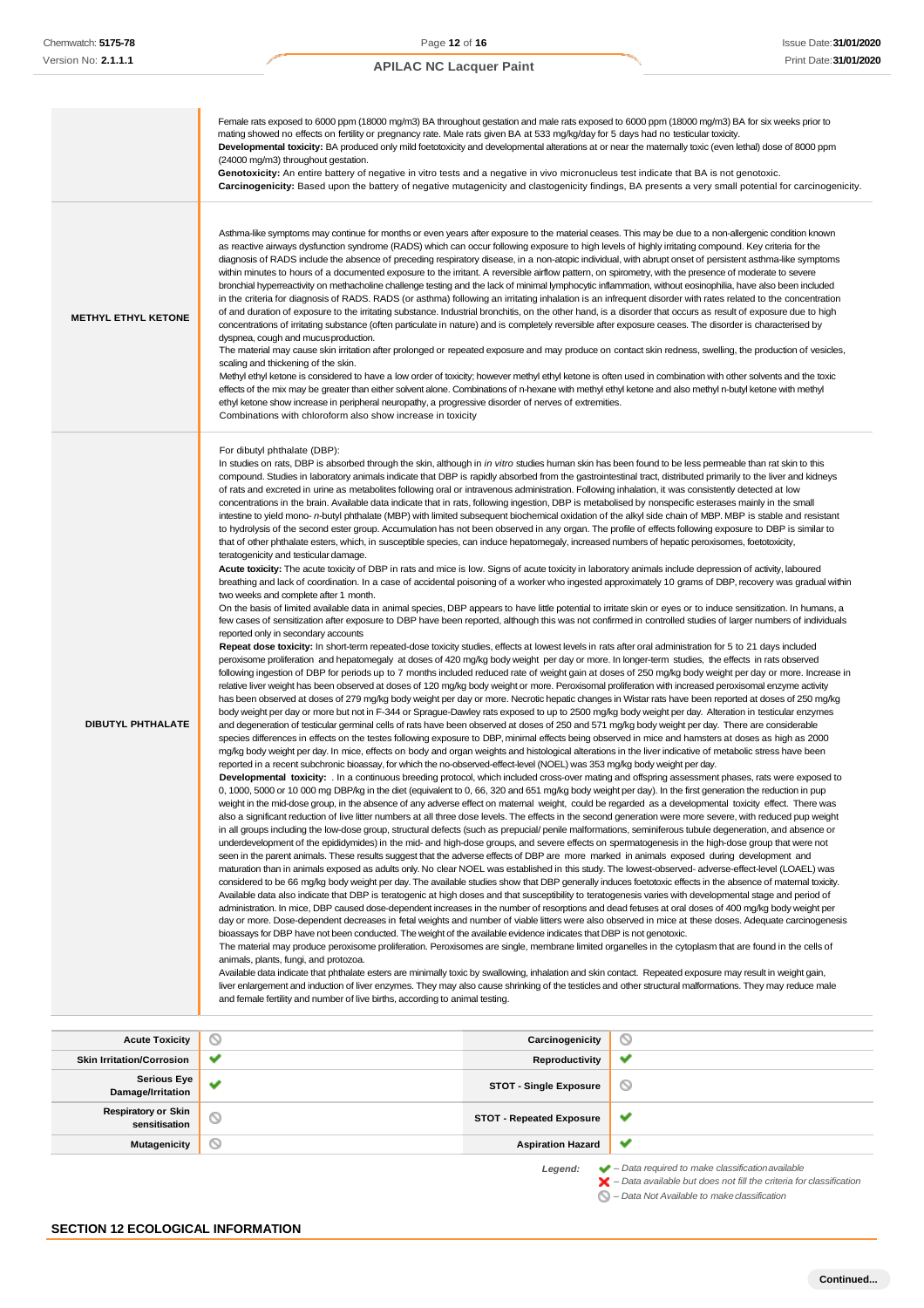#### **Toxicity**

On the basis of available evidence concerning either toxicity, persistence, potential to accumulate and or observed environmental fate and behaviour, the material may present a danger, immediate or long-term and /or delayed, to the structure and/ or functioning of natural ecosystems.

Harmful to aquatic organisms, may cause long-term adverse effects in the aquatic environment.

Do NOT allow product to come in contact with surface waters or to intertidal areas below the mean high water mark. Do not contaminate water when cleaning equipment or disposing of equipment wash-waters.

Wastes resulting from use of the product must be disposed of on site or at approved waste sites.

For Aromatic Substances Series:

Environmental Fate: Large, molecularly complex polycyclic aromatic hydrocarbons, or PAHs, are persistent in the environment longer than smaller PAHs.

Atmospheric Fate: PAHs are 'semi-volatile substances" which can move between the atmosphere and the Earth's surface in repeated, temperature-driven cycles of deposition and volatilization.

Terrestrial Fate: BTEX compounds have the potential to move through soil and contaminate ground water, and their vapors are highly flammable and explosive.

Ecotoxicity - Within an aromatic series, acute toxicity increases with increasing alkyl substitution on the aromatic nucleus. The order of most toxic to least in a study using grass shrimp and brown shrimp was dimethylnaphthalenes > methylnaphthalenes >naphthalenes. Anthrcene is a phototoxic PAH. UV light greatly increases the toxicity of anthracene to bluegill sunfish. Biological resources in strong sunlight are at more risk than those that are not. PAHs in general are more frequently associated with chronic risks.

For Toluene: log Kow : 2.1-3;

log Koc : 1.12-2.85; Koc : 37-260; log Kom : 1.39-2.89; Half-life (hr) air : 2.4-104; Half-life (hr) H2O surface water : 5.55-528; Half-life (hr) H2O ground : 168-2628; Half-life (hr) soil : <48-240; Henry's Pa m3 /mol : 518-694; Henry's atm m3 /mol : 5.94; E-03BOD 5 0.86-2.12, 5%COD - 0.7-2.52,21-27%; ThOD - 3.13 ; BCF - 1.67-380;

log BCF - 0.22-3.28.

Atmospheric Fate: The majority of toluene evaporates to the atmosphere from the water and soil. The main degradation pathway for toluene in the atmosphere is reaction with photochemically produced hydroxyl radicals. The estimated atmospheric half life for toluene is about 13 hours. Toluene is also oxidized by reactions with atmospheric nitrogen dioxide, oxygen, and ozone, but these are minor degradation pathways. Photolysis is not considered a significant degradative pathway for toluene.

Terrestrial Fate: Toluene is moderately retarded by adsorption to soils rich in organic material, therefore, transport to ground water is dependent on soil composition. In unsaturated topsoil containing organic material, it has been estimated that 97% of the toluene is adsorbed to the soil and only about 2% is in the soil-water phase and transported with flowing groundwater. There is little retardation in sandy soils and 2-13% of the toluene was estimated to migrate with flowing water; the remainder was volatilized, biodegraded, or unaccounted for. In saturated deep soils with no soil-air phase, about 48% may be transported with flowing groundwater. In surface soil, volatilization to air is an important fate process for toluene. In the environment, biodegradation of toluene to carbon dioxide occurs with a typical half life of 1-7 days.

Aquatic Fate: An important fate process for toluene is volatilization, the rate of which depends on the amount of turbulence in the surface water. The volatilization of toluene from static water has a half life of 1-16 days, whereas from turbulent water the half life is 5-6 hours. Degradation of toluene in surface water occurs primarily by biodegradation with a half life of less than one day under favorable conditions (presence of microorganisms, microbial adaptation, and optimum temperature). Biodegradation also occurs in shallow groundwater and in salt water (at a reduced rate). No data are available on anaerobic degradation of toluene in deep ground water conditions where aerobic degradation would be minimal.

Ecotoxicity: Bioaccumulation in the food chain is predicted to be low. Toluene has moderate acute toxicity to aquatic organisms. Toluene is, on the average, slightly toxic to fathead minnow, guppies and goldfish and not acutely toxic to bluegill or channel catfish and crab. Toluene, on the average, is slightly toxic to crustaceans specifically, shrimp species including grass shrimp and daggerblade grass shrimp. Toluene has a negative effect on green algae during their growth phase. For n-Butyl Acetate:

Koc: ~200; log Kow: 1.78; Half-life (hr) air: 144; Half-life (hr) H2O surface water: 178 - 27156; Henry's atm: m3 /mol: 3.20E-04 BOD 5 if unstated: 0.15-1.02,7%; COD: 78%;  $ThOP: 2.207$ BCF : 4-14.

Environmental Fate: Terrestrial Fate - Butyl acetate is expected to have moderate mobility in soil. Volatilization of n-butyl acetate is expected from moist and dry soil surfaces. n-Butyl acetate may biodegrade in soil. Aquatic Fate: n-Butyl acetate is not expected to adsorb to suspended solids and sediment in water. Butyl acetate is expected to volatilize from water surfaces. Estimated half-lives for a model river and model lake are 7 and 127 hours respectively. Hydrolysis may be an important environmental fate for this compound. Atmospheric Fate: n-Butyl acetate is expected to exist solely as a vapour in the ambient atmosphere. Vapour-phase n-butyl acetate is degraded in the atmosphere by reaction with photochemically-produced hydroxyl radicals; the half-life for this reaction in air is estimated to be about 4 days.

Ecotoxicity: It is expected that bioconcentration in aquatic organisms is low. n-Butyl acetate is not acutely toxic to fish specifically, island silverside, bluegill sunfish, fathead minnow, and water fleas and has low toxicity to algae.

**DO NOT** discharge into sewer or waterways.

#### **Persistence and degradability**

| Ingredient                      | Persistence: Water/Soil     | <b>Persistence: Air</b>        |
|---------------------------------|-----------------------------|--------------------------------|
| n-butyl acetate                 | LOW                         | LOW                            |
| toluene                         | LOW (Half-life $= 28$ days) | LOW (Half-life $=$ 4.33 days)  |
| ethyl acetate                   | LOW (Half-life $= 14$ days) | LOW (Half-life $= 14.71$ days) |
| ethylene glycol monobutyl ether | LOW (Half-life $= 56$ days) | LOW (Half-life $= 1.37$ days)  |
| n-butanol                       | LOW (Half-life $= 54$ days) | LOW (Half-life $=$ 3.65 days)  |
| methyl ethyl ketone             | LOW (Half-life $= 14$ days) | LOW (Half-life $= 26.75$ days) |
| dibutyl phthalate               | LOW (Half-life $= 23$ days) | LOW (Half-life $=$ 3.08 days)  |

#### **Bioaccumulative potential**

| Ingredient                                         | <b>Bioaccumulation</b> |
|----------------------------------------------------|------------------------|
| n-butyl acetate                                    | LOW (BCF = $14$ )      |
| toluene                                            | $LOW (BCF = 90)$       |
| ethyl acetate                                      | $HIGH (BCF = 3300)$    |
| ethylene glycol monobutyl ether $LOW (BCF = 2.51)$ |                        |
| n-butanol                                          | LOW (BCF = $64$ )      |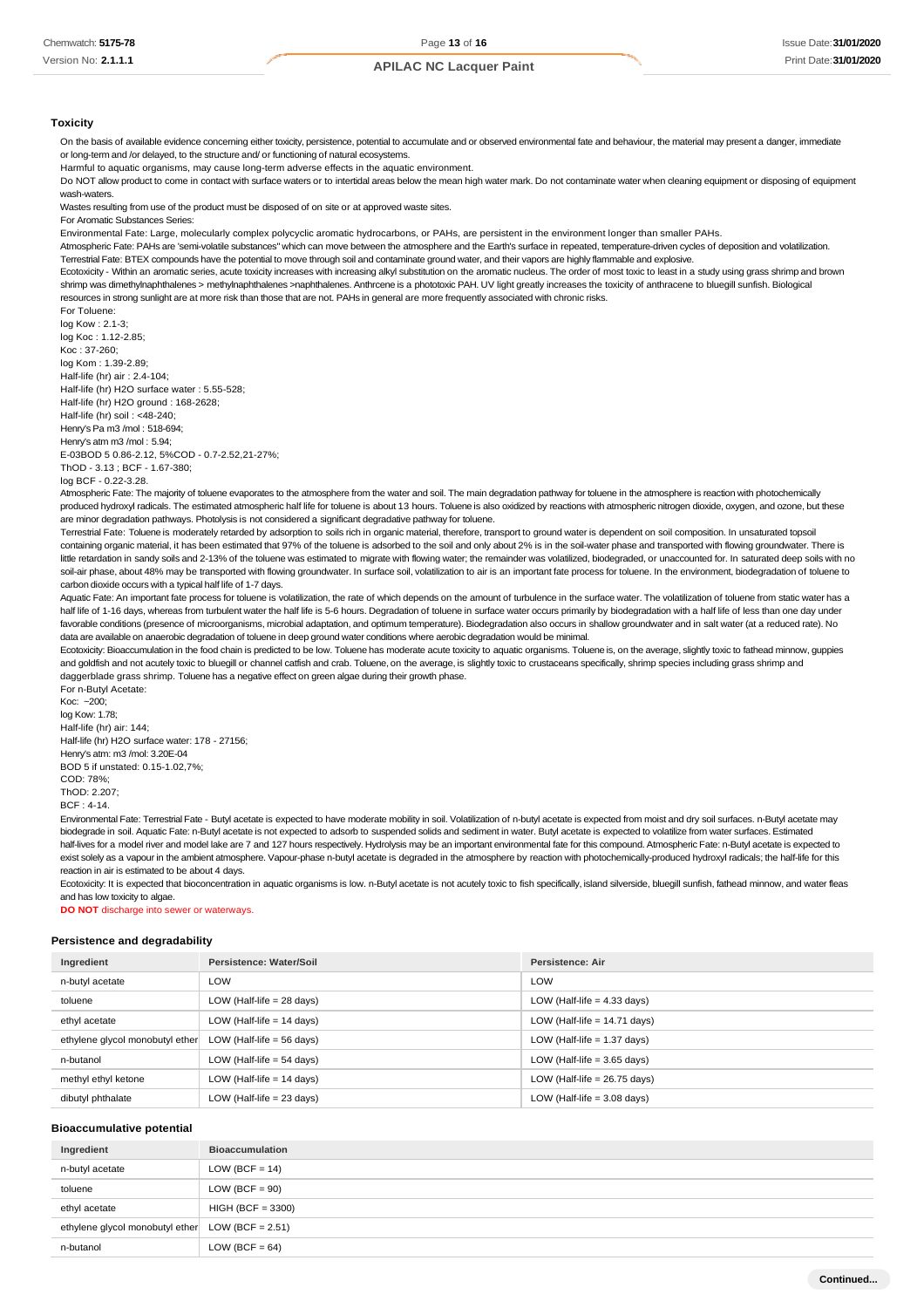| methyl ethyl ketone | LOW (LogKOW = $0.29$ ) |
|---------------------|------------------------|
| dibutyl phthalate   | LOW (BCF = $176$ )     |
|                     |                        |

# **Mobility in soil**

| Ingredient                      | <b>Mobility</b>        |
|---------------------------------|------------------------|
| n-butyl acetate                 | LOW ( $KOC = 20.86$ )  |
| toluene                         | LOW ( $KOC = 268$ )    |
| ethyl acetate                   | LOW ( $KOC = 6.131$ )  |
| ethylene glycol monobutyl ether | $HIGH (KOC = 1)$       |
| n-butanol                       | $MEDIUM (KOC = 2.443)$ |
| methyl ethyl ketone             | $MEDIUM (KOC = 3.827)$ |
| dibutyl phthalate               | LOW ( $KOC = 1460$ )   |

### **SECTION 13 DISPOSAL CONSIDERATIONS**

#### **Waste treatment methods**

|                                                                              | Legislation addressing waste disposal requirements may differ by country, state and/ or territory. Each user must refer to laws operating in their area. In some<br>areas, certain wastes must be tracked. |  |  |                                                                                                                                                                      |
|------------------------------------------------------------------------------|------------------------------------------------------------------------------------------------------------------------------------------------------------------------------------------------------------|--|--|----------------------------------------------------------------------------------------------------------------------------------------------------------------------|
|                                                                              | A Hierarchy of Controls seems to be common - the user should investigate:                                                                                                                                  |  |  |                                                                                                                                                                      |
| Reduction<br>$\blacktriangleright$ Reuse<br>$\triangleright$ Recycling       |                                                                                                                                                                                                            |  |  |                                                                                                                                                                      |
|                                                                              |                                                                                                                                                                                                            |  |  | Disposal (if all else fails)                                                                                                                                         |
|                                                                              |                                                                                                                                                                                                            |  |  | This material may be recycled if unused, or if it has not been contaminated so as to make it unsuitable for its intended use. If it has been contaminated, it may be |
|                                                                              | possible to reclaim the product by filtration, distillation or some other means. Shelf life considerations should also be applied in making decisions of this type.                                        |  |  |                                                                                                                                                                      |
| Product / Packaging                                                          | Note that properties of a material may change in use, and recycling or reuse may not always be appropriate.                                                                                                |  |  |                                                                                                                                                                      |
| disposal                                                                     | DO NOT allow wash water from cleaning or process equipment to enter drains.                                                                                                                                |  |  |                                                                                                                                                                      |
| It may be necessary to collect all wash water for treatment before disposal. |                                                                                                                                                                                                            |  |  |                                                                                                                                                                      |
|                                                                              | In all cases disposal to sewer may be subject to local laws and regulations and these should be considered first.                                                                                          |  |  |                                                                                                                                                                      |
|                                                                              | • Where in doubt contact the responsible authority.                                                                                                                                                        |  |  |                                                                                                                                                                      |
|                                                                              | Recycle wherever possible.                                                                                                                                                                                 |  |  |                                                                                                                                                                      |
|                                                                              | ► Consult manufacturer for recycling options or consult local or regional waste management authority for disposal if no suitable treatment or disposal facility                                            |  |  |                                                                                                                                                                      |
|                                                                              | can be identified.                                                                                                                                                                                         |  |  |                                                                                                                                                                      |
|                                                                              | ► Dispose of by: burial in a land-fill specifically licenced to accept chemical and / or pharmaceutical wastes or Incineration in a licenced apparatus (after                                              |  |  |                                                                                                                                                                      |
|                                                                              | admixture with suitable combustible material).                                                                                                                                                             |  |  |                                                                                                                                                                      |
|                                                                              | • Decontaminate empty containers. Observe all label safeguards until containers are cleaned and destroyed.                                                                                                 |  |  |                                                                                                                                                                      |

### **SECTION 14 TRANSPORT INFORMATION**

## **Labels Required**

| Lancis Incidition   |                      |
|---------------------|----------------------|
|                     | LИ<br><b>HAMILIE</b> |
| Marine Pollutant NO |                      |

### **Land transport (UN)**

| <b>UN number</b>             | 1263                                                                                                                                                                                          |  |
|------------------------------|-----------------------------------------------------------------------------------------------------------------------------------------------------------------------------------------------|--|
| Packing group                |                                                                                                                                                                                               |  |
| UN proper shipping name      | PAINT (including paint, lacquer, enamel, stain, shellac, varnish, polish, liquid filler and liquid lacquer base) or PAINT RELATED MATERIAL (including paint<br>thinning or reducing compound) |  |
| <b>Environmental hazard</b>  | No relevant data                                                                                                                                                                              |  |
| Transport hazard class(es)   | Class<br>3<br>Subrisk<br>Not Applicable                                                                                                                                                       |  |
| Special precautions for user | Special provisions<br>163;367<br>5L<br>Limited quantity                                                                                                                                       |  |

### **Air transport (ICAO-IATA / DGR)**

| <b>UN number</b>            | 1263                                                                                                                                                                                         |  |
|-----------------------------|----------------------------------------------------------------------------------------------------------------------------------------------------------------------------------------------|--|
| Packing group               |                                                                                                                                                                                              |  |
| UN proper shipping name     | Paint (including paint, lacquer, enamel, stain, shellac, varnish, polish, liquid filler and liquid lacquer base); Paint related material (including paint thinning or<br>reducing compounds) |  |
| <b>Environmental hazard</b> | No relevant data                                                                                                                                                                             |  |
| Transport hazard class(es)  | ICAO/IATA Class<br>3<br>ICAO / IATA Subrisk<br>Not Applicable                                                                                                                                |  |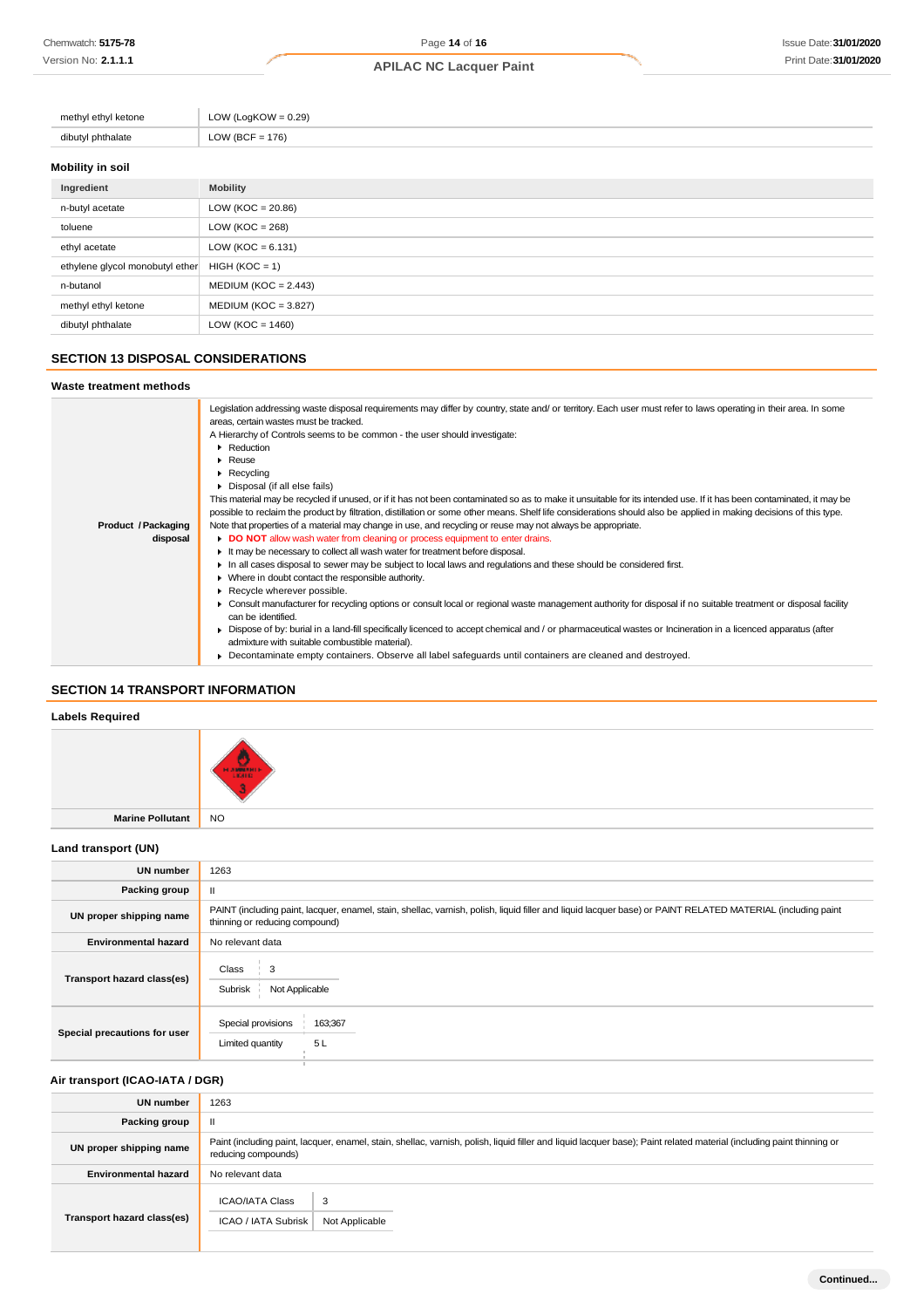|                              | 3L<br><b>ERG Code</b>                                     |             |
|------------------------------|-----------------------------------------------------------|-------------|
|                              | Special provisions                                        | A3 A72 A192 |
| Special precautions for user | Cargo Only Packing Instructions                           | 364         |
|                              | Cargo Only Maximum Qty / Pack                             | 60L         |
|                              | Passenger and Cargo Packing Instructions                  | 353         |
|                              | Passenger and Cargo Maximum Qty / Pack                    | 5L          |
|                              | Passenger and Cargo Limited Quantity Packing Instructions | Y341        |
|                              | Passenger and Cargo Limited Maximum Qty / Pack            | 1 L         |

#### **Sea transport (IMDG-Code / GGVSee)**

| <b>UN number</b>             | 1263                                                                                                                                                                                          |  |  |
|------------------------------|-----------------------------------------------------------------------------------------------------------------------------------------------------------------------------------------------|--|--|
| <b>Packing group</b>         |                                                                                                                                                                                               |  |  |
| UN proper shipping name      | PAINT (including paint, lacquer, enamel, stain, shellac, varnish, polish, liquid filler and liquid lacquer base) or PAINT RELATED MATERIAL (including paint<br>thinning or reducing compound) |  |  |
| <b>Environmental hazard</b>  | Not Applicable                                                                                                                                                                                |  |  |
| Transport hazard class(es)   | <b>IMDG Class</b><br><b>IMDG Subrisk</b><br>Not Applicable                                                                                                                                    |  |  |
| Special precautions for user | $F-E$ , S-E<br><b>EMS Number</b><br>163<br>Special provisions<br><b>Limited Quantities</b><br>5L                                                                                              |  |  |

# **Transport in bulk according to Annex II of MARPOL 73 / 78 and the IBC code**

| Source                                                                                | Ingredient          | <b>Pollution Category</b> |
|---------------------------------------------------------------------------------------|---------------------|---------------------------|
| IMO MARPOL 73/78 (Annex<br>II) - List of Noxious Liquid<br>Substances Carried in Bulk | n-butyl acetate     | Y                         |
| IMO MARPOL 73/78 (Annex<br>II) - List of Noxious Liquid<br>Substances Carried in Bulk | toluene             | Y                         |
| IMO MARPOL 73/78 (Annex<br>II) - List of Noxious Liquid<br>Substances Carried in Bulk | ethyl acetate       | Z                         |
| IMO MARPOL 73/78 (Annex<br>II) - List of Noxious Liquid<br>Substances Carried in Bulk | methyl ethyl ketone | Z                         |
| IMO MARPOL 73/78 (Annex<br>II) - List of Noxious Liquid<br>Substances Carried in Bulk | dibutyl phthalate   | $\times$                  |

### **SECTION 15 REGULATORY INFORMATION**

#### **Safety, health and environmental regulations / legislation specific for the substance or mixture**

### **N-BUTYL ACETATE(123-86-4) IS FOUND ON THE FOLLOWING REGULATORY LISTS**

Singapore Permissible Exposure Limits of Toxic Substances

### **TOLUENE(108-88-3) IS FOUND ON THE FOLLOWING REGULATORY LISTS**

Singapore Permissible Exposure Limits of Toxic Substances International Agency for Research on Cancer (IARC) - Agents Classified by the IARC Monographs

### **ETHYL ACETATE(141-78-6) IS FOUND ON THE FOLLOWING REGULATORY LISTS**

Singapore Permissible Exposure Limits of Toxic Substances

#### **ETHYLENE GLYCOL MONOBUTYL ETHER(111-76-2) IS FOUND ON THE FOLLOWING REGULATORY LISTS**

Singapore Permissible Exposure Limits of Toxic Substances International Agency for Research on Cancer (IARC) - Agents Classified by the IARC Monographs

### **N-BUTANOL(71-36-3) IS FOUND ON THE FOLLOWING REGULATORY LISTS**

Singapore Permissible Exposure Limits of Toxic Substances

### **METHYL ETHYL KETONE(78-93-3) IS FOUND ON THE FOLLOWING REGULATORY LISTS**

Singapore Permissible Exposure Limits of Toxic Substances

### **DIBUTYL PHTHALATE(84-74-2) IS FOUND ON THE FOLLOWING REGULATORY LISTS**

Singapore Permissible Exposure Limits of Toxic Substances

| <b>National</b><br><b>Inventory</b> | <b>Status</b> |
|-------------------------------------|---------------|
| Australia - AICS<br>$ -$            | $\lambda$     |